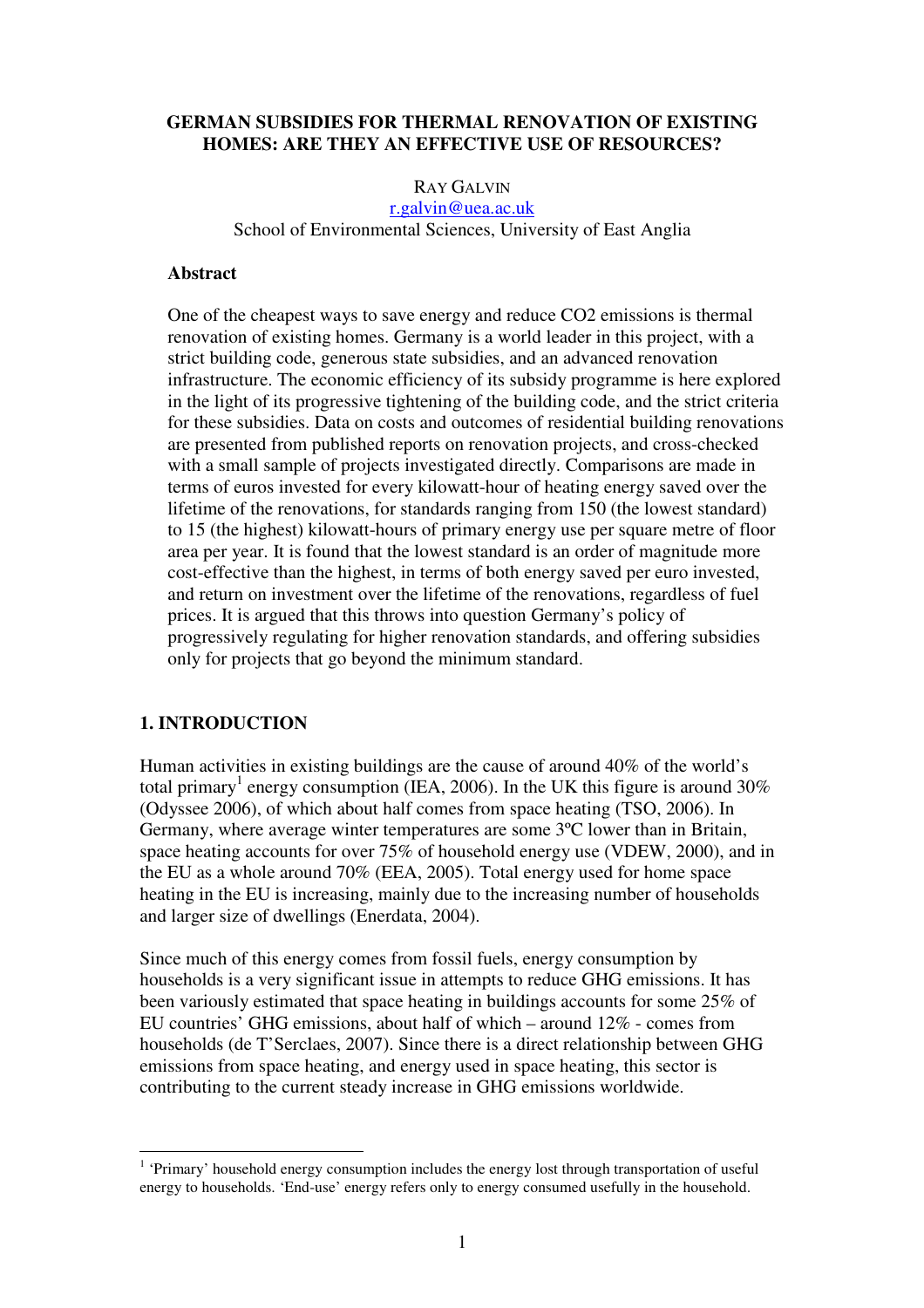There is great potential for energy savings in household space heating (IEA, 2006; de T'Serclaes, 2007). Renovating a 1950s German apartment block to the 2007 'minimum' standard (see below) costs less than 3 eurocents per kilowatt-hour (kWh) of primary energy saved over the lifetime of the renovations (Enseling and Hinz, 2006). This compares to the much higher costs of generating energy from renewables such as wind power (8 cents) and photovoltaics (28 cents), and the spot-price of electricity (7 cents), or current heating oil costs (6 cents) (Galvin, 2009; Großklos et al., 2008). Refitting homes can, if planned sensibly, be one of the world's cheapest ways to save energy and reduce GHG emissions.

Of course, this does not take into account consequent changes in energy use patterns due to the rebound effect (Khazzoom (1980; Sorrell and Dimitropoulos, 2008; Ruzzenenti and Basosi, 2008). For example, in their study of recent home heating upgrades in Britain, Milne and Boardman (2000) found that upgrading can form a justification to consume more fuel, even though this costs more, because now the householder is getting better value for money. Hence the uncertainties due to human behaviour changes after thermal refits and other energy efficiency measures offer a caution of the necessarily tentative nature of the findings of studies such as this.

# **1.1 The German Building Code**

At the time of writing (May, 2009), the rules for building renovations in Germany are given in the Energieeinsparverordnung für Gebäude 2007 (EnEV 2007). These will be supplanted in September 2009 by EnEV 2009 (see VÄEV, 2009). The government has announced its intention of supplanting these once more in 2012 (BUNR, 2007).

A crucial point that must be understood at the outset is that EnEV 2007 is designed primarily for new builds, not renovations. It sets down the standards of thermal retention which must be achieved in building design and construction. These standards are not pulled out of thin air but are carefully negotiated with the construction industry to take account of its current and future capabilities, so that optimally energy-efficient buildings are constructed for reasonable costs.

The new regulations (EnEV 2009) will raise the standards 'by 30%'. This means that the maximum permitted heat energy consumption per unit floor area will be reduced to 70% of that permitted by EnEV 2007. In 2012 it will be reduced again, to 70% of the EnEV 2009 value, i.e. 49% of the current value.

The core of EnEV 2007 is its 'Table 1'. This sets out the maximum permissible primary energy use for space heating and the heating of drinkable water in a new home, using two quite different measures, each of which must be adhered to. One is  $^{\circ}O_{P}$ , the maximum permissible primary energy use per kilowatt hour per square metre of floor area per year ( $kWh/m^2a$ ). The other, 'H<sub>T</sub>', is the maximum permissible heat transmission loss through the outer surface of the building, measured in Watts per square metre of building envelope per degree Kelvin  $(W/m<sup>2</sup>K)$ . These figures have to be worked out on the basis of keeping an all-round indoor temperature greater than  $19^{\circ}C^2$ .

 $\overline{a}$  $2^{2}$  To be strictly accurate, the rules only apply to residential buildings that are heated for more than 4 months of the year. For example, summer houses are not covered by this part of the building code.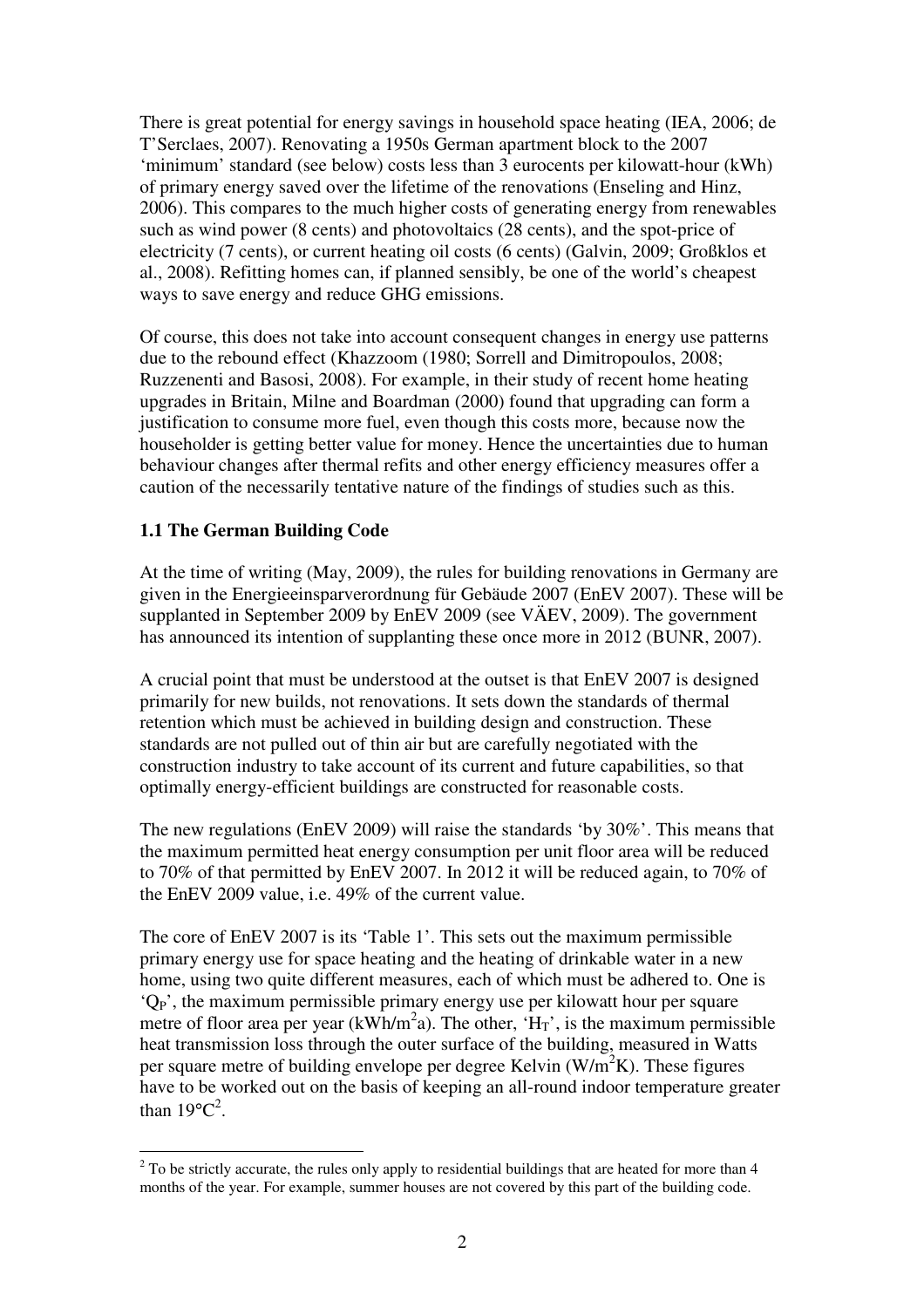Further, there is not one absolute figure for each of these two measures. Rather, there is a range given in the table, according to factors calculated from the shape and size of the building. This is because (a) larger buildings retain heat more easily than smaller buildings, as they have a smaller ratio of surface area to volume; and (b) cube-shaped buildings retain heat better than oblong or irregular-shaped buildings, as they, too, have a smaller surface area to volume ratio. The range of values in the table makes allowance for the difficulties of retaining heat in smaller or odd-shaped buildings – yet is nevertheless designed so as to incentivise the construction of the thermogeometrically more efficient, larger, cubic-shaped buildings.

All this is modified by one further factor: local climate. To work out whether a building will comply with the heat retention rules one has to know the average local temperature. This must be worked out from a further table, in which Germany is divided into 348 postal districts, each centred on a particular weather station (BVBS, 2007).

Hence, for new builds, EnEV 2007 is an accomplishment of creditable technical sophistication, while the step to EnEV 2009 moves thermal retention requirements forward appropriately.

Questions arise, however in that the rules for renovating *existing* buildings are based directly on Table 1, which is designed for *new* builds. However the general principle – in both EnEV 2007 and EnEV 2009 - is 'the 40% provision': thermal retention factors of renovations of existing buildings are allowed to be 40% more lax than those of new builds. Numerically, this means that  $Q_P$  and  $H_T$  for renovations can be can be up to 1.4 times  $Q_P$  and  $H_T$  for new builds.

For buildings renovated before September 2009, this means that  $O<sub>P</sub>$  for most renovations has to be around  $150 \text{ kWh/m}^2$ a. This is the figure, quoted above, which can give energy savings that can cost less than 3 cents per kWh of energy saved. As from September 2009 this figure becomes  $100 \text{ kWh/m}^2$ a, which, as we shall see, is far more difficult and expensive to achieve. If the government's intentions for the 2012 adjustments are realised, this figure will become 70 kWh/ $m<sup>2</sup>$ a.

Further, the main state subsidies for thermal renovation are awarded only to projects carried out to higher standards (lower  $Q_P$  and  $H_T$  values) than the minimum requirements of the EnEV. The federal government's subsidy institution is the Kreditanstalt für Wiederaufbau (KfW; http://www.kfw-foerderbank.de)<sup>3</sup>, which offers loans at subsidised interest to renovators of residential properties<sup>4</sup>. However, the KfW does not recognise the '40% provision', so its loans are only given to renovation projects which achieve the actual Table 1 levels. Further, an even lower interest rate is offered to projects which achieve levels 30% stricter than the regulations. The best interest rate, then, can only be had for projects attaining 70  $kWh/m<sup>2</sup>a$ . If this policy is continued as from September 2009, this level will tighten to 49 kWh/m<sup>2</sup>a.

 $\overline{a}$ 

 $3$  Usually known in English as the 'German Development Bank'.

<sup>&</sup>lt;sup>4</sup> The rules for these loans were updated in April, 2009 and are summarised at (http://www.energiefoerderung.info/).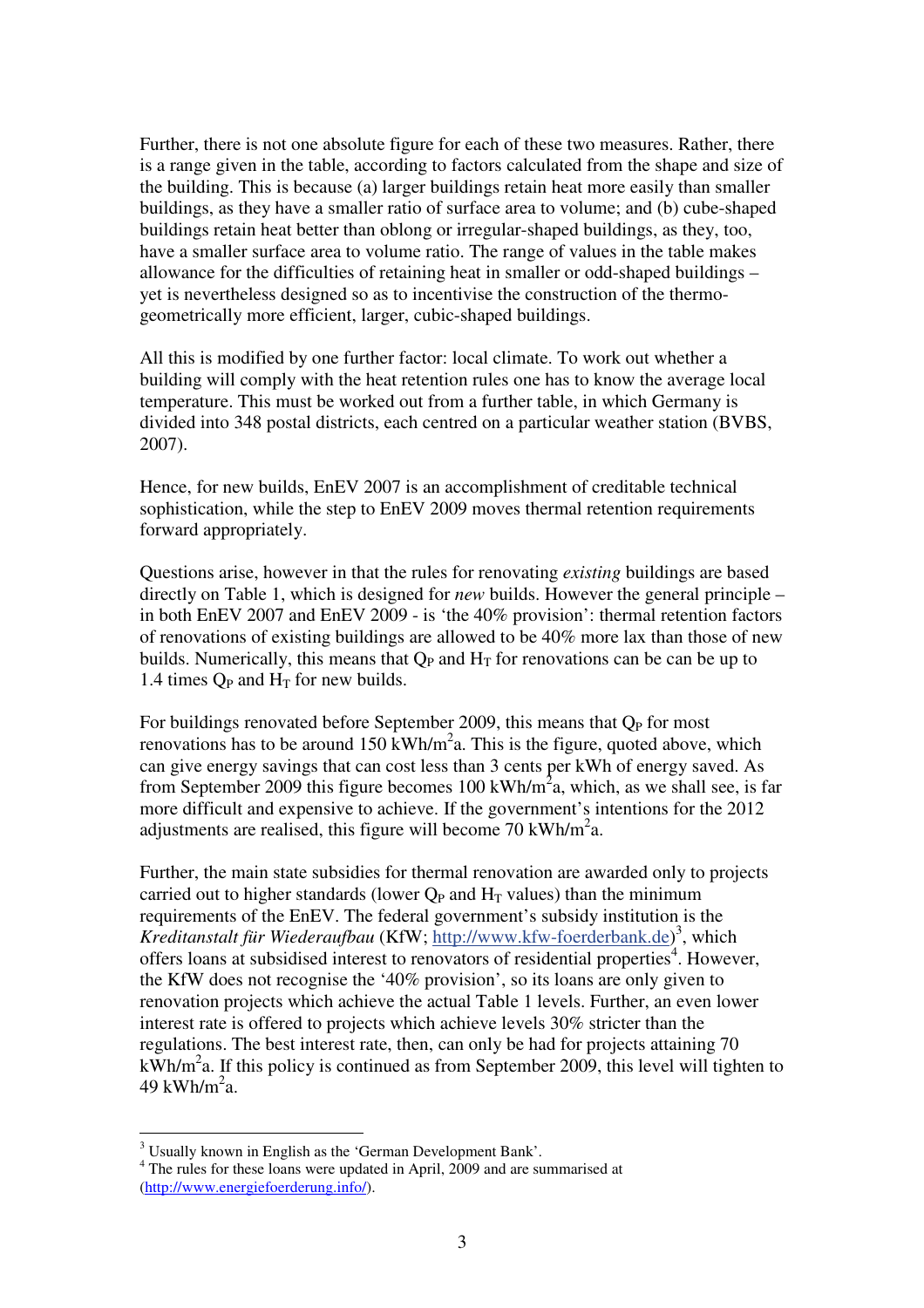Other state subsidies are available from some local authorities. Munich City Council, for example, offers grants for residential projects which achieve the standard of 40 kWh/m<sup>2</sup>a for Q<sub>P</sub> and which also surpass the EnEV's highest H<sub>T</sub> standard<sup>5</sup> (Munich, 2009), proudly calling this *'Der Münchner Standard'.* Freiburg, too, offers grants, based on the achievement of specific thermal resistance levels for walls, windows, attics, etc., that go beyond minimum standards (Freiburg, 2009).

Hence, there is pressure to tighten standards for thermal renovation, both in the progressive development of the building code, and in the state subsidies available for renovation projects.

Technical discussions of thermal renovations generally consider values of both  $Q_P$ and  $H_T$ . However we will focus on  $Q_P$ , as our concern is with the quantity of energy saved through renovating, and the costs of this, rather than the rate of energy transfer through the building's outer surface.  $Q<sub>P</sub>$  is also the measure quoted most often by professionals such as municipal engineers and promoters of thermal renovation. This makes sense because  $O_P$  enables a building's thermal efficiency, in actual, lived conditions, to be determined quite simply, and communicated directly and intelligibly.

### **2. COSTS AND OUTCOMES OF RESIDENTIAL BULDING RENOVATIONS**

Buildings come in all shapes and sizes and are renovated to various thermal standards, so it is not easy to compare costs and outcomes accurately. In general, case studies of recently renovated residential buildings reveal that the stricter the standard, the higher the cost, not just of the renovations as a whole, but of the energy saved per euro invested. As we shall see, this latter figure can be as low as 1.8 cents per kWh of saved energy for a building renovated to 193 kWh/m<sup>2</sup>a, rising to around 20 cents for renovations to 40 kWh/m<sup>2</sup>a, and 40 cents or more for the *'Passivhaus'* standard of 15  $kWh/m<sup>2</sup>a$  (Passivhaus Institut, 2008). These figures depend on several assumptions, such as the expected life of the renovations; whether discount rates are used to calculate future benefits arising from fuel saving; what the energy consumption of the building was prior to renovation; and what expenses are counted as relevant to the renovations. The latter question arises because there are always 'anyway'<sup>6</sup> costs which would have to be borne regardless of what thermal standard is aimed for. Further, often when one renovates, one also adds extras – such as a new balcony or an extra window – the costs of which should not be counted as part of the thermal renovation.

With regard to energy consumption prior to renovation, this varies wildly (Schuler, et al., 2000), and examples cited in the German Energy Agency's database range from 250 to 450 kWh/m<sup>2</sup>a (DENA, 2009).

A further question concerns the way we add up the energy saved through renovating, since this accrues throughout the lifetime of the renovations' efficacy. To begin with,

 $\overline{a}$ 

<sup>&</sup>lt;sup>5</sup> The rule is H<sub>T</sub> max = (1 – 45%) x (0,3 + 0,15 / (A/V<sub>e</sub>)) in W/(m<sup>2</sup>K); e.g. for a house with A/V<sub>e</sub> = 0.6, this is 0.4125, which is stricter than the strictest  $H<sub>T</sub><sup>T</sup>$  in the Energieeinsparverordnung (EnEV) 2007. A/V<sub>e</sub> is a factor worked out from the dimensional propereties of the building.

<sup>6</sup> The Germans speak of *'sowieso'* costs, translated here as 'anyway' costs, for want of a known standard terminology.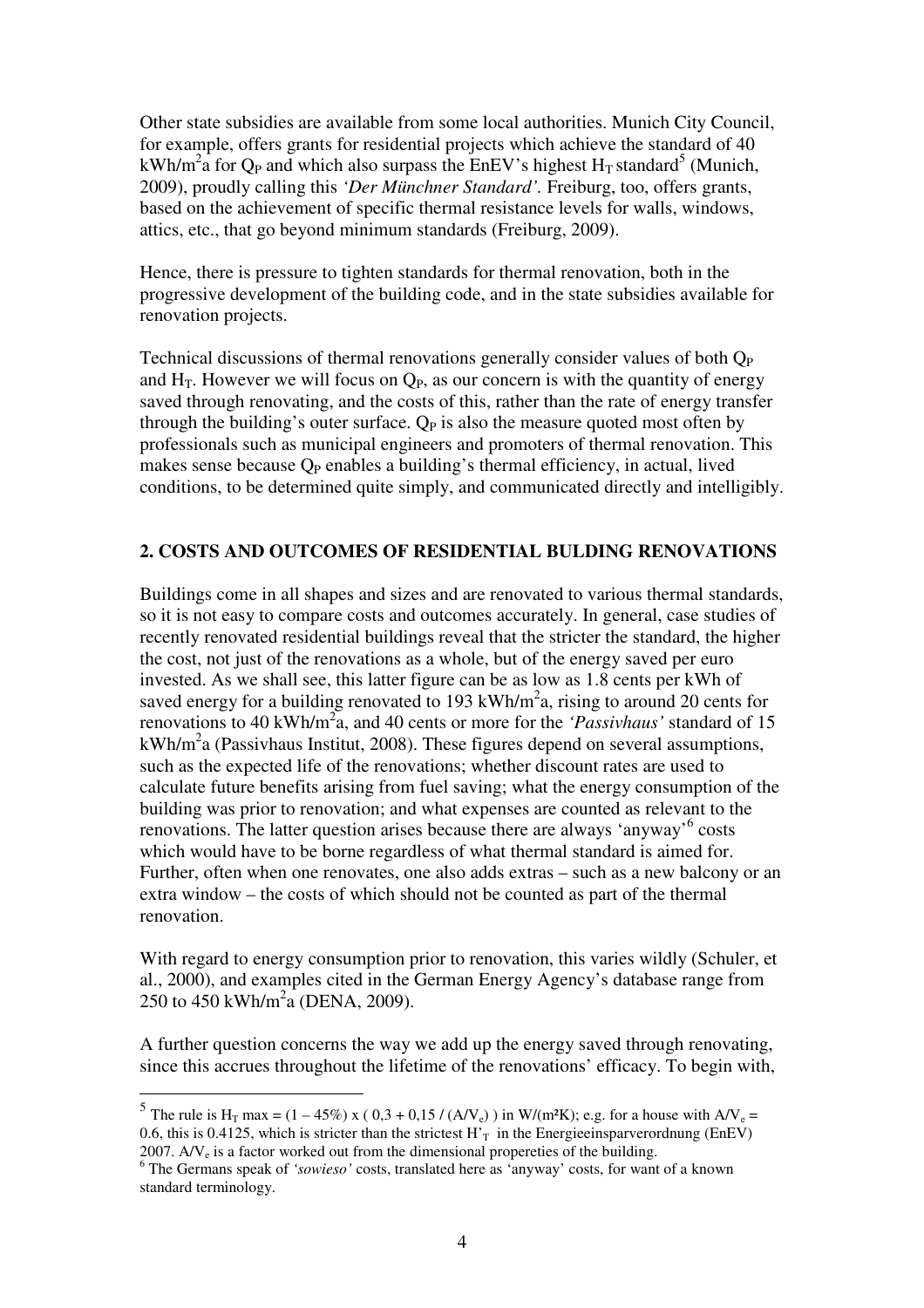we have to make an intelligent guess as to this lifetime. Typically this is assumed to be 25 years (e.g. Enseling and Hinz, 2006), though some studies estimate different lifetimes for different aspects of the renovation (e.g. Jakob, 2006; Großklos, 2008). Secondly, we need to decide how to value energy saved in future years, compared to that saved today. A building of 80  $m^2$  floor area which, through renovation, has its energy consumption reduced by 100 kWh/m<sup>2</sup>a, will save 8000 kWh per year, or a total of 400,000 kWh over 25 years. Is a saving of 8,000 kWh in 25 years time more, less, or equally valuable as a saving of 8,000 kWh today? Is it better, worse, or equally valuable to save a tonne of CO2 emissions today as in 25 years time? Perhaps fuel will be so scarce in 25 years time that such a saving will be extremely precious – or perhaps the need to reduce CO2 emissions is so urgent today that current reductions count more than all others. These issues have their own weight, quite apart from questions of the value of money saved in future years.

Fortunately, for this study, such questions are not crucial, since we are *comparing*  various standards of renovation, all of which will have roughly the same lifetime. If, for example, projects A and B both cost  $\epsilon$ 100,000, but project A reduces fuel consumption by 10,000 kWh per year and project B by 5,000 kWh per year, then project A is twice as economically efficient as project B, no matter how much more or less valuable fuel saving will be in the future, and no matter how high or low the price of fuel fluctuates.

Hence in this study we will, where possible, treat present and future fuel savings as equally valuable, simply adding up annual savings over the lifetime of the renovations. We will express these comparisons using the dimension 'cost of saving each unit of primary energy consumption', in euros or eurocents per kilowatt hour  $(E/KWh)$  or eurocents/kWh).

#### **2.1 Ludwigshafen Renovation Project**

 $\overline{a}$ 

Enseling and Hinz (2006) examined the outcome of a large thermal renovation project in Ludwigshafen<sup>7</sup>, undertaken from 2000 to 2003 by the home-building and renovation firm LUWOGE. An aging 1930s subdivision of 850 apartments was renovated to a range of thermal standards, using techniques aimed at producing 150 kWh/m<sup>2</sup>a, 70 kWh/m<sup>2</sup>a, 40 kWh/m<sup>2</sup>a and 30 kWh/m<sup>2</sup>a apartment blocks. These are set alongside a theoretical substandard model, 'render $s^3$ , in which the weatherproofing of the buildings is renewed but no extra work for thermal improvement is undertaken. The study assumes the heat energy usage before renovation was 275 kWh/m<sup>2</sup>a.

The authors used 150 sensors to monitor the performance of the apartments after renovation, measuring temperature, humidity and air quality, together with fuel usage. In general they found 'exceptionally high air quality and a high level of comfort in the apartments' (p.7). They also noted that, on average, residents set heating controls to maintain an air temperature of 22◦C.

The main, stated aim of the authors' analysis is to show under what market conditions

 $7$  There are two cities in Germany named Ludwigshafen. The one referred to here is across the Rhein from Mannheim. The other is further south, on the shores of Lake Constance.

 $8$  A 'render' is a layer of weather-resistant material coated on the outside wall to protect its surface. If external wall insulation is used, the render covers and protects the insulation layer.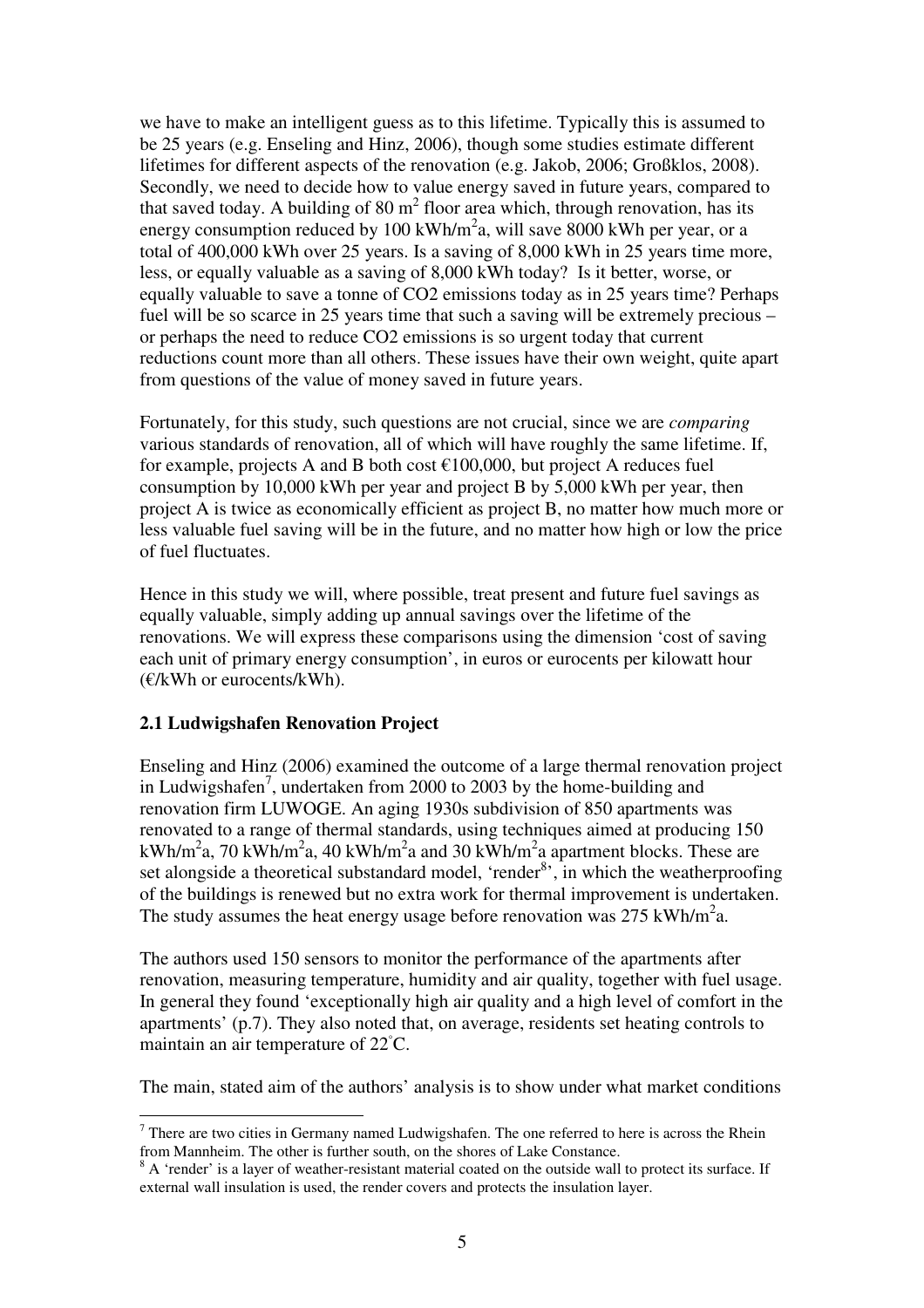various thermal renovation standards become 'economical', in terms of money spent on renovations compared with money saved on fuel over the lifetime of the renovations. In particular there is emphasis on calculating how expensive fuel would have to become so that the most stringent standard in the estate,  $30 \text{ kWh/m}^2$ a, begins to pay its way. However, the data in the studies is relevant to this study regardless of fuel costs.

In constrast to EnEV 2007, Enseling and Hinz use 'end-use energy' rather than 'primary energy' as their measuring stick. However, the difference is minor with regard to heating oil (in contrast to electric heating), and in any case does not affect comparisons between various standards.

The authors' summary of energy end use, and cost of renovation, for each of the 5 standards is given (in English translation) in Table  $A^9$ . We note that the lowest standard achieved in the project was 193 kWh/ $m^2$ a, somewhat below the 2007 'minimum' standard of 150 kWh/m<sup>2</sup>a.

| <b>Standard</b>            | <b>Measures taken</b>              | <b>Energy end-use</b>  | <b>Total costs</b>                | Costs of energy-                           |  |  |
|----------------------------|------------------------------------|------------------------|-----------------------------------|--------------------------------------------|--|--|
|                            |                                    | (kWh/m <sup>2</sup> a) | $(\mathbf{f}/m^2)$ of floor area) | saving measures                            |  |  |
|                            |                                    |                        |                                   | $(\mathbf{f}/\mathbf{m}^2)$ of floor area) |  |  |
| <b>Render</b>              | External wall render only          | 275                    | 40                                | $\Omega$                                   |  |  |
| $193$ kWh/m <sup>2</sup> a | 8 cm external wall insulation      | 193                    | 76                                | $= 36$<br>36                               |  |  |
| $70$ kWh/m <sup>2</sup> a  | 20 cm external wall insulation     | 70                     | 87                                | 47                                         |  |  |
|                            | 8 cm cellar ceiling insulation     |                        | 15                                | 15                                         |  |  |
|                            | 14 cm insulation between spars     |                        | 17                                | 17                                         |  |  |
|                            | Double-glazing $(U_w-1.1 W/m^2 K)$ |                        | 50                                | 15                                         |  |  |
|                            | Simple ventilation system          |                        | 28<br>$= 197$                     | 28<br>$= 122$                              |  |  |
| $40 \text{ kWh/m}^2$ a     | 20 cm external wall insulation     | 42                     | 87                                | 47                                         |  |  |
|                            | 8 cm cellar ceiling insulation     |                        | 15                                | 15                                         |  |  |
|                            | 14 cm insulation between spars     |                        | 17                                | 17                                         |  |  |
|                            | Double-glazing $(U_w-1.1 W/m^2 K)$ |                        | 50                                | 15                                         |  |  |
|                            | Heat-exchanger ventilation system  |                        | 93<br>$= 262$                     | 93<br>$= 187$                              |  |  |
| $30$ kWh/m <sup>2</sup> a  | 20 cm external wall insulation     | 28                     | 87                                | 47                                         |  |  |
|                            | 20 cm cellar ceiling insulation    |                        | 20                                | 20                                         |  |  |
|                            | 14 cm insulation between spars     |                        | 17                                | 17                                         |  |  |
|                            | 6 cm insulation over spars         |                        | 6                                 | 6                                          |  |  |
|                            | Triple-glazing $(U_w-0.8W/m^2K)$   |                        | 94                                | 59                                         |  |  |
|                            | Heat-exchanger ventilation system  |                        | 93                                | 93                                         |  |  |
|                            | Special measures to prevent heat   |                        |                                   |                                            |  |  |
|                            | bridges                            |                        | 72<br>$= 389$                     | 72<br>$= 314$                              |  |  |

**Table A. Energy end-use, total costs and energy-saving cost measures for the 5 standards of thermal upgrade of homes in Ludwigshafen. Translated from Enseling and Hinz (2006: 11)**

Table A shows that the costs of thermal renovation per square metre of floor space (€/m<sup>2</sup>) ranged from €36 for the lowest standard, of 193 kWh/m<sup>2</sup>a, to 314 €/m<sup>2</sup> for the highest standard achieved in the project, namely 28 kWh/ $m<sup>2</sup>$ a. On the surface this seems to be a huge difference, but by themselves these figures are not decisive, as the 30 kWh/m<sup>2</sup>a standard clearly saves more energy and fuel than the 193 kWh/m<sup>2</sup>a

<sup>&</sup>lt;sup>9</sup> Entitled Table A so as to avoid confusion with 'Table 1' in EnEV 2007 and EnEV 2009.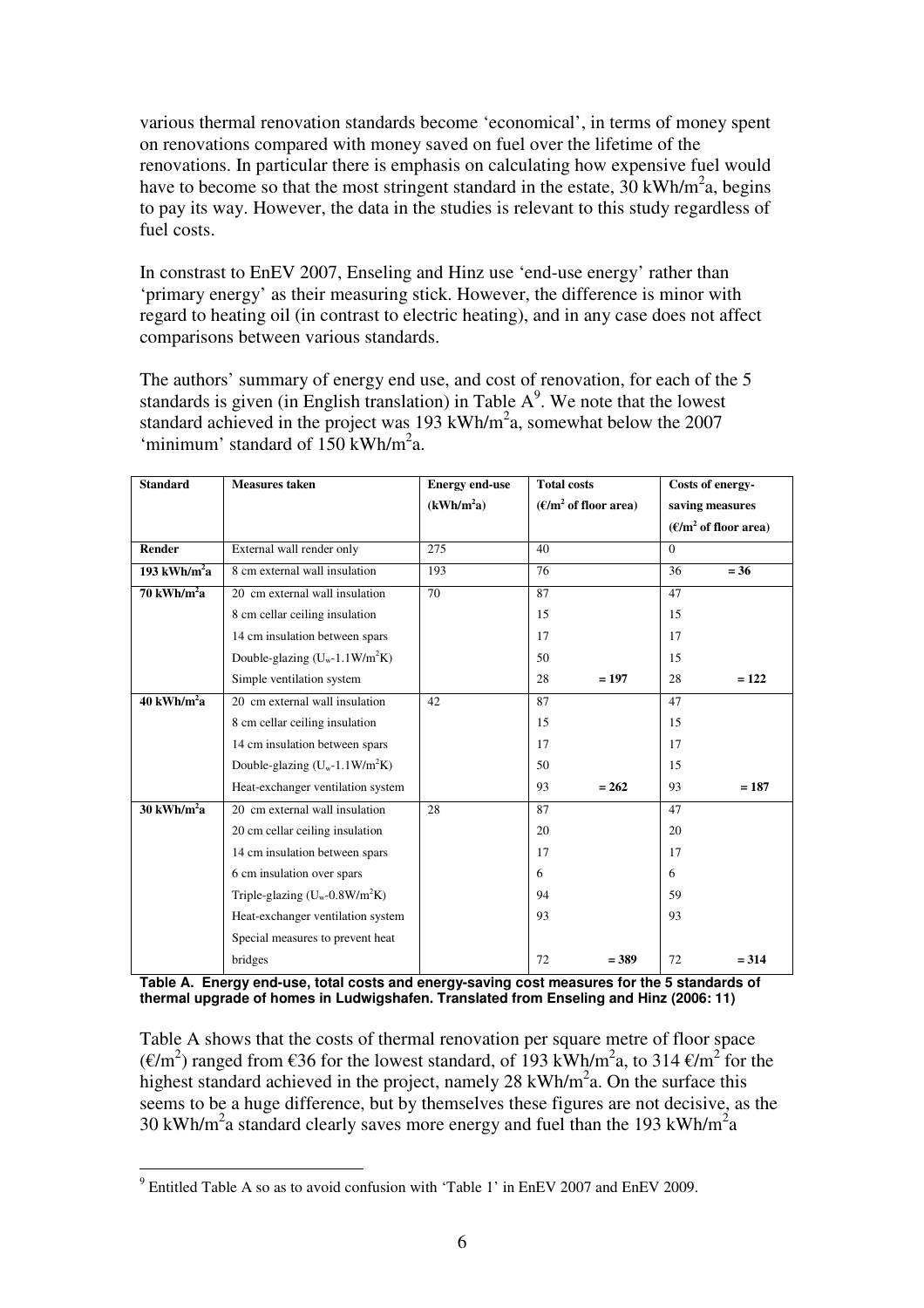standard.

We therefore need to calculate the expected energy savings for each standard, assuming a 25 year lifespan for the efficacy of the renovations. Our results are given in Table B. Enseling and Hinz's results are also given, and these are higher as they discount future energy savings. It will be seen, however, that the proportions between the various standards are identical.

| <b>Standard</b>           | Cost of energy saved<br>$(E/KWh)$ – without<br>discounting future<br>energy savings | Cost of energy saved<br>$(E/KWh)$ – Enseling and<br>Hinz's (2006) model |
|---------------------------|-------------------------------------------------------------------------------------|-------------------------------------------------------------------------|
| 193 kWh/ $m2a$            | 0.0176                                                                              | 0.0299                                                                  |
| $70 \text{ kWh/m}^2$ a    | 0.0238                                                                              | 0.0420                                                                  |
| 42 kWh/m <sup>2</sup> a   | 0.0321                                                                              | 0.0567                                                                  |
| $28$ kWh/m <sup>2</sup> a | 0.0509                                                                              | 0.0926                                                                  |

**Table B: Cost of each kilowatt hour of energy saved (€/kWh) over a 25 year lifespan of the renovations. Own model compared with that of Enseling and Hinz (2006: 15) Ab. 4.1.** 

Here we see the superior economic efficiency of the lower standard, compared to higher standards. Each kWh of energy saved by the lowest standard cost just under 1.8 cents, while this price rose to 2.4 cents for the 70 kWh/m<sup>2</sup>a standard, 3.2 cents for the 42 kWh/m<sup>2</sup>a standard, and just over 5 cents for the 28 kWh/m<sup>2</sup>a standard. While more energy is saved *per building* when renovating to a higher standard, more energy is saved *per euro invested* when renovating to the lower standard. This trend is clearly identifiable in the display of these results in Graph 1.



**Graph 1. Costs of energy saved over the lifetime of renovations in the Ludwigshafen study. Data source: Enseling and Hinz (2006).** 

The graph shows the cost of energy saved rising rapidly as the standard is tightened (moving toward the left on the graph). Using the power function: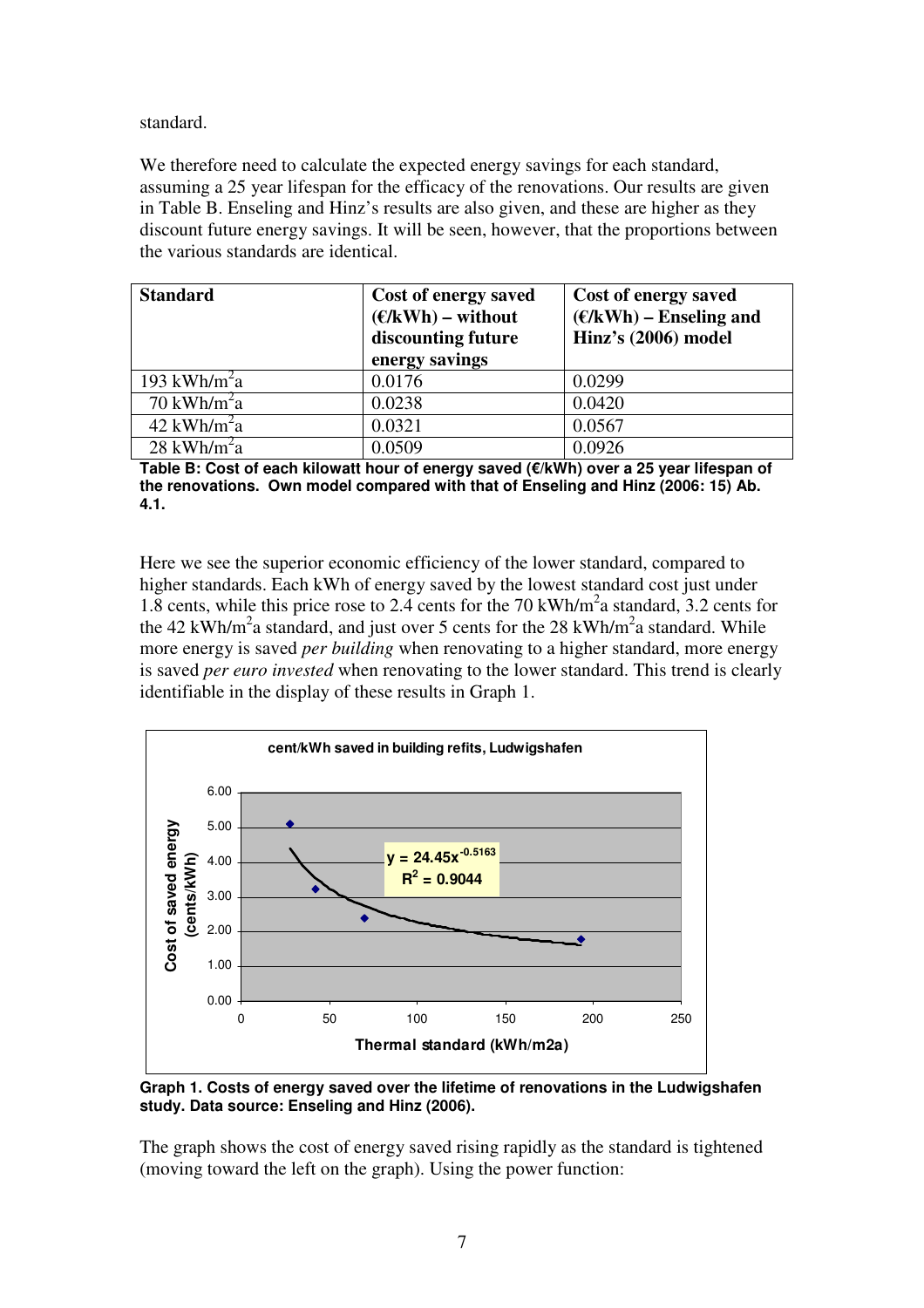$y = 24.45x^{-0.5163}$  a high correlation ( $r^2 = 0.9044$ ) was found. The trend line is not to be relied on too heavily for extrapolation to tighter standards, as these often require qualitatively different technologies.

The reciprocal of this graph is also useful (see Graph 2), as it displays energy saved per eurocent as a function of thermal standard. Moving to the left of the graph, we see that tighter thermal renovation standards save progressively less energy per eurocent invested.



**Graph 2. Energy saved per eurocent invested, over the lifetime of renovations in the Ludwigshafen study. Data source: Enseling and Hinz (2006).**

The depth of these curves is reduced, however, if the 'anyway' costs (e.g. weatherproofing the wall exterior with render) are counted as part of the thermal renovation costs. As the last 2 columns in Table A indicate, Enseling and Hinz excluded these costs from their calculation of cents/kWh of energy saved (displayed in Table B). This is fair in that a house can be repaired without thermal improvements. However most apartment blocks in Germany are not in need of render repair but are candidates for thermal renovation. In these cases the 'anyway' costs should be counted. Including these costs for the Ludwigshafen estate increases the cost of energy saved to 3.71, 3.84, 4.50 and 6.30 cents/kWh for the 193, 70, 42 and 28  $kWh/m<sup>2</sup> a cases respectively.$  The trend is still clear, but is not so sharp: Now  $y = 12.242x^{-0.2423}$ ; and  $r^2 = 0.698$ .

### **2.2 A Comprehensive Swiss Study**

The Ludwigshafen study is useful because it enables fair comparisons to be made based on a large number of very similar apartment buildings, purposefully renovated to a range of standards, all by the same firm. It could be argued, however, that this local, homogeneous focus also limits its broader applicability.

A far more comprehensive analysis is provided by Jakob (2006). While this refers to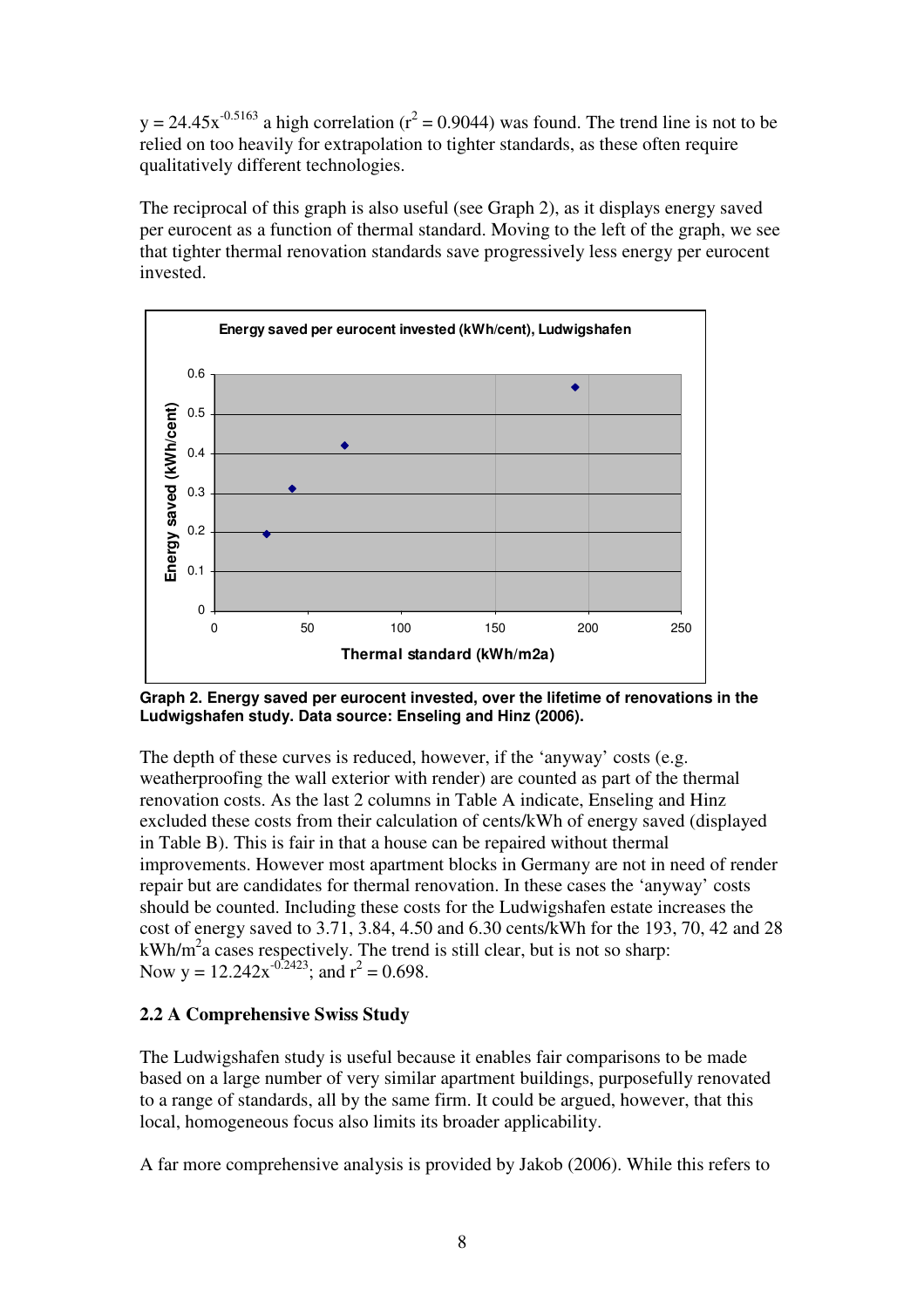renovations in Switzerland rather than Germany, it is useful for comparative purposes because weather conditions, building infrastructure and building codes are similar in the two countries (though costs are not). Jakob brings together the actual costs of a large representative sample of thermal renovations of existing homes during the decade 1993-2003. In contrast to Enseling and Hinz, who monitored the actual thermal performance of dwellings post-renovation, Jakob estimates performance using standardised thermal transmission values for the various techniques and standards of thermal renovation carried out. Further, Jakob uses the measure of marginal, rather than absolute, costs. This enables him to make meaningful comparisons without knowing the pre-renovation energy consumption of the buildings.

Jakob quantifies the marginal costs of energy efficiency investments, for each increment in the standard of refurbishments above a specified baseline. His baseline is a dwelling that consumes 300 MJ/m<sup>2</sup>a (equal to 83 kWh/m<sup>2</sup>a<sup>10</sup>) of 'useful' (end use) energy per year. His most stringent standard is the Swiss *Minergie* (Minergie, 2008), which consumes 50 MJ/m<sup>2</sup>a (14 kWh/m<sup>2</sup>a) and is the equivalent of the German *Passivhaus* standard (there were no homes of this standard in Enseling and Hinz's study). On the other hand, Jakob does not consider the equivalent of the German 'minimum' standard, of 150kWh/m<sup>2</sup>a.

Unlike Enseling and Hinz, Jakob assumes differentiated lifetimes for various aspects of the renovations: 50 years for roof insulation, 40 for wall insulation, 30 for windows, and 15 for ventilation systems. Using these estimates he amortises renovation costs for each element over its own lifetime and combines these into an annualised cost. Further, he considers both the average costs of each standard of renovations, and the 'best practice' (i.e. least expensive) costs, for each element of renovation.

Jakob shows that marginal costs of thermal renovation, in terms of Swiss Francs (CHF) invested per kWh of energy saved, rise along with the standard of renovation. This data is displayed in Graph 3.



**Graph 3. Average marginal costs of a range of standards of thermal renovation of dwellings in Switzerland, using a consumption of 83 kWh/m<sup>2</sup> a of useful energy as a base. Source: Jacobs (2006: 181).**

 $\overline{a}$ 

 $^{10}$  1 kWh = 3.56 MJ.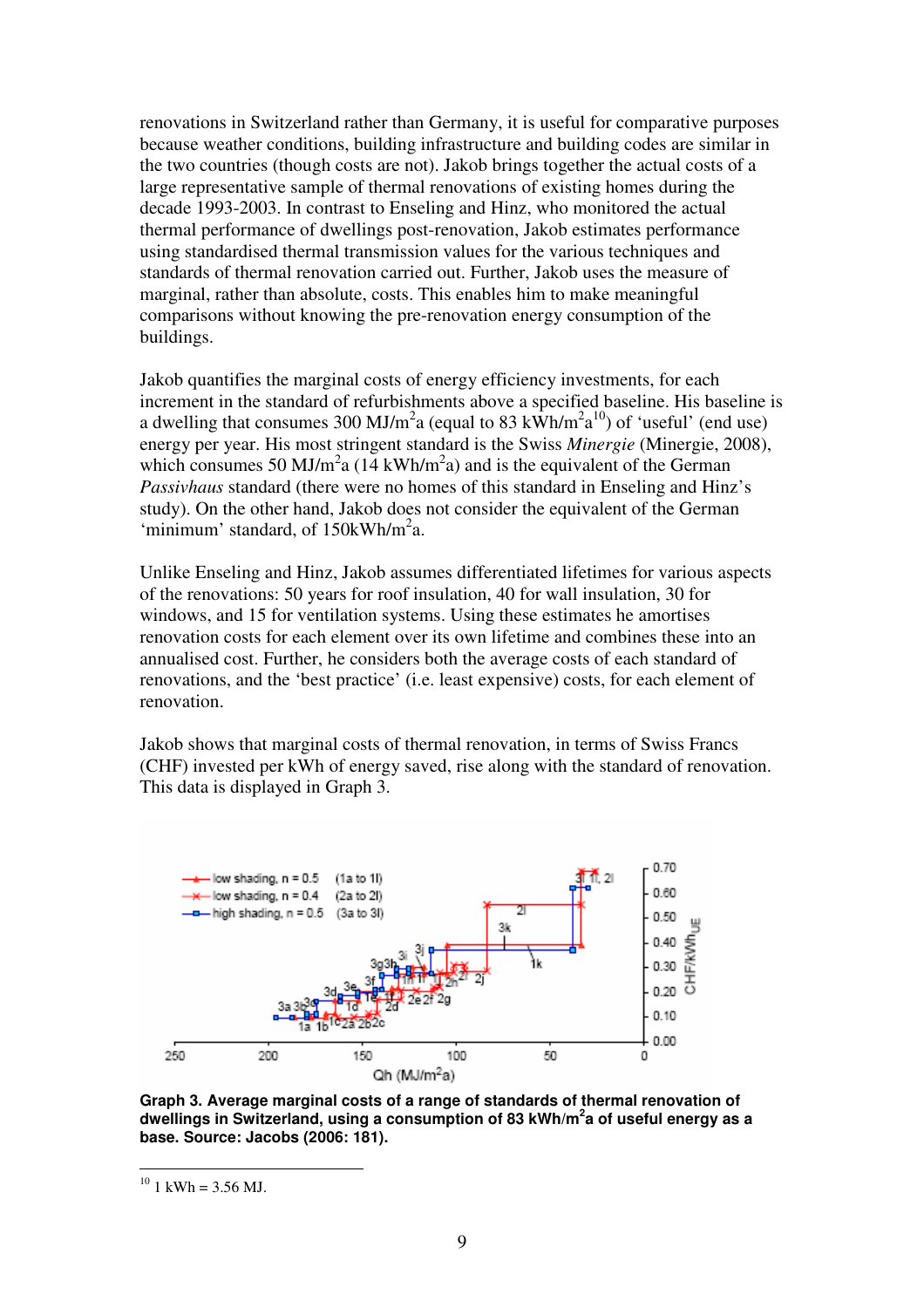To compare these figures with those of Enseling and Hinz, it is useful to translate Swiss francs into euros, and MJ into kWh. The Swiss study focuses on the four standards of 83, 56, 28 and 14 kWh/m<sup>2</sup>a (= 300, 200, 100 and 50 MJ/m<sup>2</sup>a). Graph 3 shows that the difference (margin) between renovating to 83 and 56 kWh/m<sup>2</sup>a is around 0.1 CHF per kWh of energy saved (approximately  $\epsilon$ 0.05). The next step, to 28 kWh/m<sup>2</sup> a has a marginal cost of 0.25 CHF ( $\epsilon$ 0.125). The next, to 14, has a marginal cost of 0.45 CHF ( $\epsilon$ 0.225). There are also some examples of even higher standards, such as 30 MJ/m<sup>2</sup>a (= 11 kWh/m<sup>2</sup>a), which has a marginal cost of around CHF 0.65, or €0.325).

Since these are marginal and not absolute costs, we cannot work out actual costs of energy saved from his data. However the marginal cost results resonate with Enseling and Hinz's data as they show a steady increase in costs per unit of energy saved, as the standard of renovation increases. These figures are displayed in Table C and Graph 4.

| <b>Standard</b>                                    | Marginal cost per unit energy saved,<br>compared to baseline of 83 kWh/m <sup>2</sup> a<br>(E/kWh) |
|----------------------------------------------------|----------------------------------------------------------------------------------------------------|
| 56 kWh/m <sup>2</sup> a                            | 0.05                                                                                               |
| $28 \text{ kWh/m}^2$ a                             | 0.25                                                                                               |
| $\sqrt{14 \text{ kWh/m}^2}$ a (Passivhaus/Miergie) | 0.45                                                                                               |
| 11 kWh/m <sup>2</sup> a                            | 0.65                                                                                               |

**Table C. Marginal costs of various standards of thermal renovation of large sample of homes in Switzerland. Source: Jakob (2006), based on data p.181.** 



**Graph 4. Eurocents invested per kWh of energy saved, above reference case, in large sample of residential building refits in Switzerland. Data source: Jakob (2006).** 

We note the similar shapes of Graphs 1 and 4. The margins are much higher, however, in the Swiss study than in the Ludwigshafen project. Jakob's increase in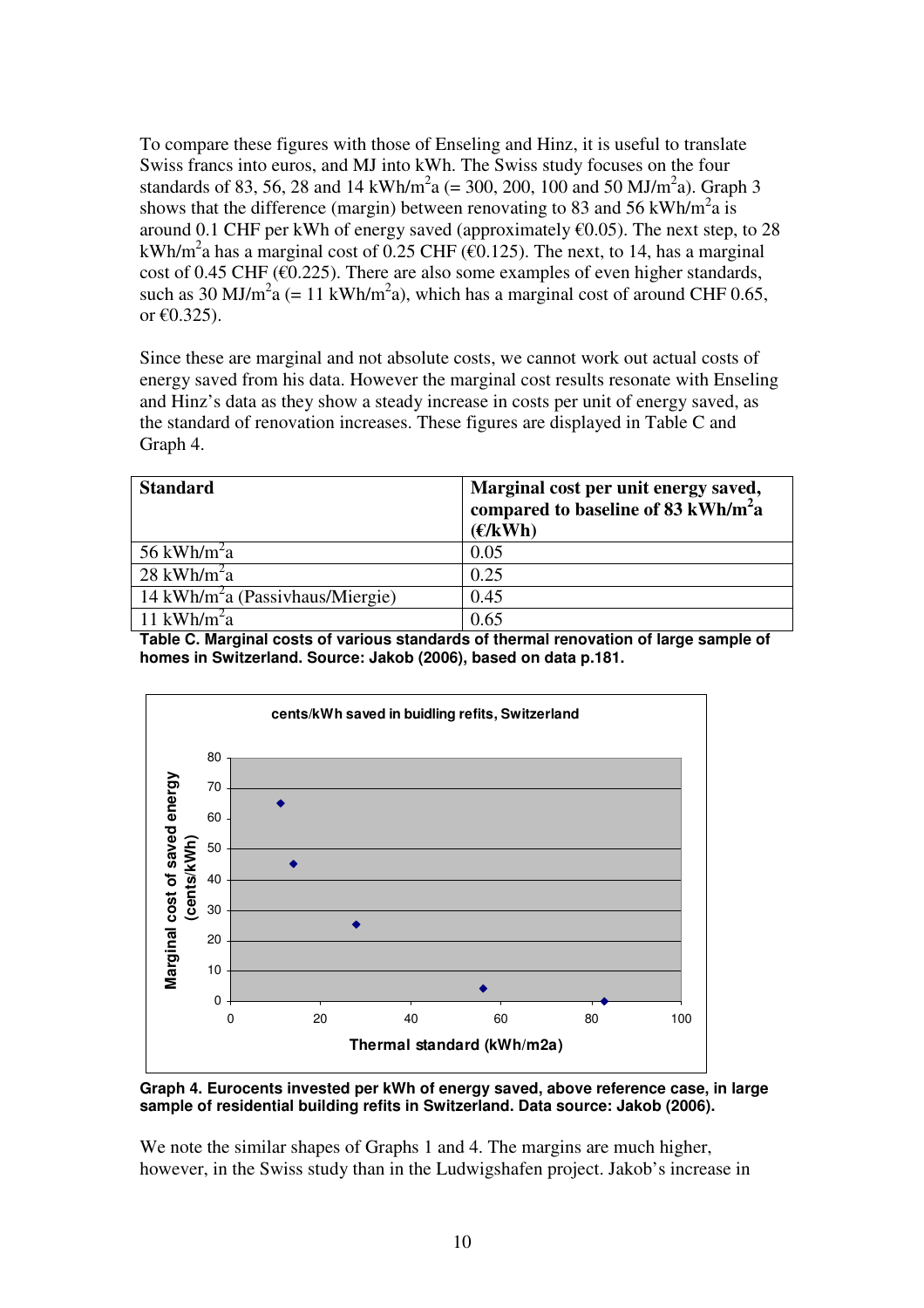cost from 56 to 28 kWh/m<sup>2</sup>a (20 cents) is almost 8 times as high as Enseling and Hinz's increase of 2.6 cents/kWh from 70 to 28 kWh/m<sup>2</sup>a. The figures also show that costs rise even further for higher standards, with a jump of 20 cents/kWh from the 28 kWh/m<sup>2</sup>a standard to the Passivhaus standard of 14 kWh/m<sup>2</sup>a, and further 20 cent/kWh jump to achieve the relatively small extra saving of 3 more kWh/m<sup>2</sup>a.

Despite the more expensive Swiss marginal costs overall, we can confidently conclude that the trend revealed in the Ludwigshafen study becomes something of a general rule when applied to a very large sample of renovations. The higher the standard, the higher the cost, not only of the actual renovations but, more important, in terms of money invested per unit of energy saved.

### **2.3 Other Recent Cases**

 $\overline{a}$ 

The German Federal Energy Agency, DENA *(Deutsche Energie-Agentur),* has an online database of 'best-practice' building renovation projects<sup>11</sup>. 'Best-practice' here means buildings renovated to higher thermal standards than those demanded by the current building regulations. The database includes measures of before-and-after primary energy use, floor area, age of building and date of renovations, but does not give the costs of renovations. However, several architects and renovation firms whose work is represented in the database generously provided costing information for this study.

Architect Benjamin Wimmer, of Nürnberg, provided 10 cases. This data is here analysed assuming a 25 year life for the efficacy of the renovations, and with no discount rate. The data, with calculated results in bold type, is given in Table D.

| Case<br>No. | Year<br>built |      | Year reno-<br>vated | floor<br>area<br>(m2) | $cost(\epsilon)$ | initial energy energy use<br>use<br>(kWh/m2a)                                  | after refit<br>(kWh/m2a) | (€/m2) | cost/m2 cost/m2a<br>(E/m2a) | energy<br>saved<br>(kWh/m2a)saved | €/kWh |
|-------------|---------------|------|---------------------|-----------------------|------------------|--------------------------------------------------------------------------------|--------------------------|--------|-----------------------------|-----------------------------------|-------|
|             | 1             | 1930 | 2002                | 200                   | 154000           | 250                                                                            | 33                       | 770    | 30.800                      | 217                               | 0.142 |
|             | 2             | 1940 | 2006                | 117                   | 90000            | 250                                                                            | 39                       | 769    | 30.769                      | 211                               | 0.146 |
|             | 3             | 1980 | 2007                | 161                   | 76000            | 250                                                                            | 40                       | 472    | 18.882                      | 210                               | 0.090 |
|             | 4             | 1950 | 2006                | 695                   | 215000           | 250                                                                            | 60                       | 309    | 12.374                      | 190                               | 0.065 |
|             | 5             |      | 2006                | 130                   | 186000           | 250                                                                            | 26                       | 1431   | 57.231                      | 224                               | 0.255 |
|             | 6             | 1950 | 2006                | 155                   | 70000            | 250                                                                            | 60                       | 452    | 18.065                      | 190                               | 0.095 |
|             | 7             | 1950 | 2006                | 170                   | 120000           | 250                                                                            | 40                       | 706    | 28.235                      | 210                               | 0.134 |
|             | 8             | 1960 | 2006                | 160                   | 250000           | 250                                                                            | 40                       | 1563   | 62.500                      | 210                               | 0.298 |
|             | 9             | 1950 | 2006                | 575                   | 64000            | 250                                                                            | 60                       | 111    | 4.452                       | 190                               | 0.023 |
| 10          |               |      | 2007                | 467                   | 370000           | 250                                                                            | 40                       | 792    | 31.692                      | 210                               | 0.151 |
|             |               |      |                     |                       |                  | Table D. Thermal renovation examples from architect Benjamin Wimmer, Nürnberg. |                          |        |                             |                                   |       |

These results, for euros invested per unit of energy saved over the lifetime of the renovations, are plotted in Graph 5. Again the stricter standards of renovation are represented on the left hand end of the Graph, with the lower standards on the right.

<sup>&</sup>lt;sup>11</sup> http://www.zukunft-haus.info/de/projekte/niedrigenergiehaus-im-bestand/best-practicedatenbank.html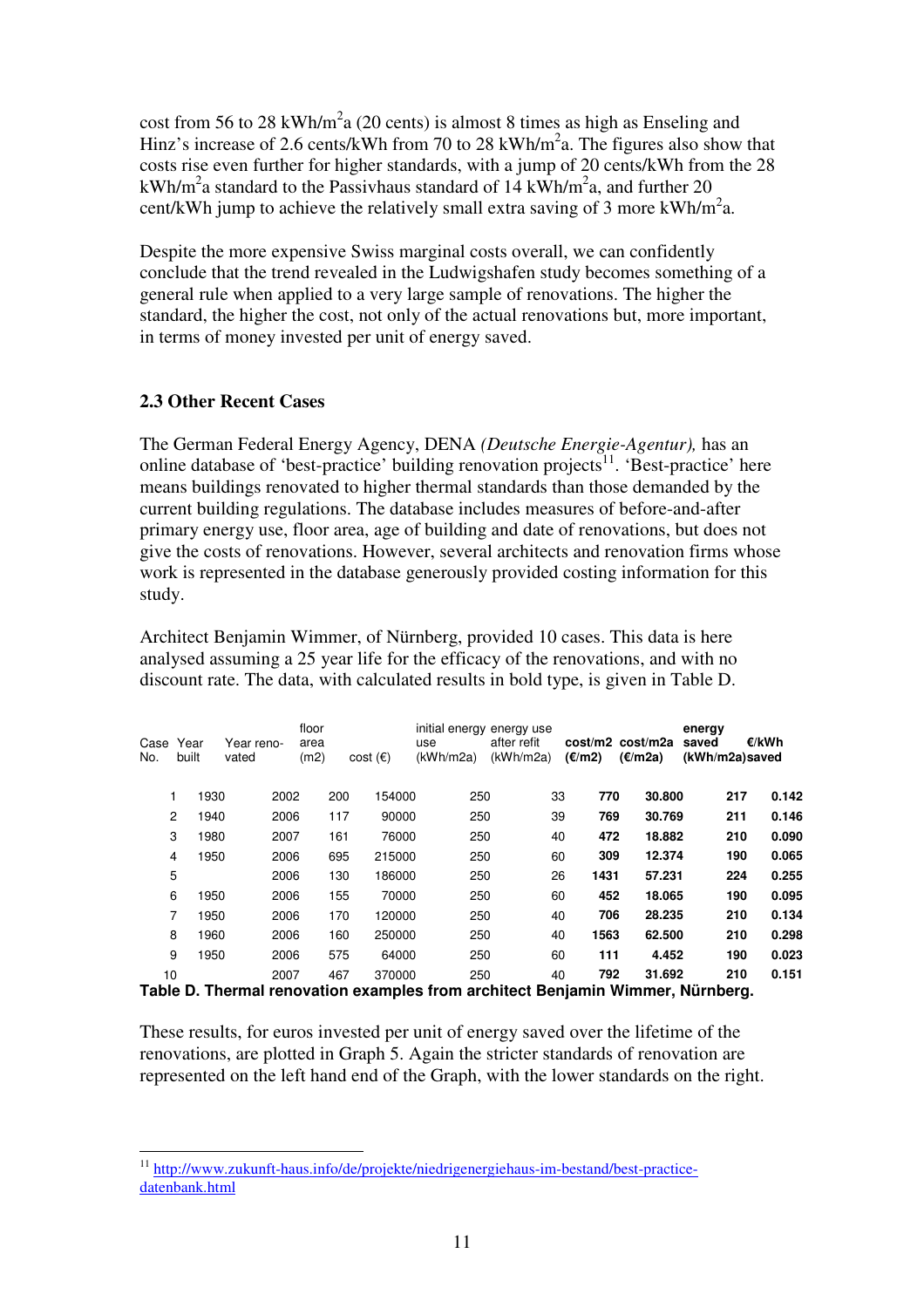

**Graph 5. €/kWh saved, in building refits by Architect Wimmer, Nuernberg** 

Though there is wide variation in the costs of energy saved  $(\epsilon/kWh)$ , and the sample is small, the trend line with the highest correlation  $(r^2 = 0.5618)$  is again a power function, as in the Ludwigshafen study. Renovating to the  $60 \text{ kWh/m}^2$  standard costs about 6.5 cents per kWh of energy saved, while this rises to 21 cents for the stricter standard of 30 kWh/m<sup>2</sup>a. These figures are about double those in the Ludwigshafen study but follow the same general trend. Without the outlier, case No. 8, the correlation coefficient  $r^2$  rises to 0.6626.

A further set of examples was provided by architect Helmut Ertmer, of Freiburg. This consisted of two adjacent apartment blocks of identical age and similar style, but different floor areas. Data and calculations for these are given in Table E.

| Case Year<br>No. | built | Year reno-<br>vated | floor<br>area<br>(m2) | $cost(\epsilon)$ | initial energy energy use<br><b>use</b><br>(kWh/m2a)                            | after refit<br>(kWh/m2a) | $(\epsilon/m2)$ $(\epsilon/m2a)$ | cost/m2 cost/m2a saved | enerav<br>(kWh/m2a)saved | €/kWh |
|------------------|-------|---------------------|-----------------------|------------------|---------------------------------------------------------------------------------|--------------------------|----------------------------------|------------------------|--------------------------|-------|
| 11               | 1961  | 2005                | 1564                  | 1300000          | 288                                                                             | 59                       | 831                              | 33.248                 | 229                      | 0.145 |
| 12               | 1961  | 2005                | 1173                  | 1478000          | 292                                                                             | 39                       | 1260                             | 50.401                 | 253                      | 0.199 |
|                  |       |                     |                       |                  | Table E. Thermal renovation examples from architect Helmut Ertmer, of Freiburg. |                          |                                  |                        |                          |       |

A difficulty with this data set is that the costs, as displayed, include (unknown) 'anyway' costs, so that the actual renovation costs were lower than listed. This suppresses the proportionate difference in thermal renovation costs. Nevertheless, it is again clear that renovating to a higher standard results in higher costs per unit of energy saved: 14.5 cents for the 59 kWh/ $m<sup>2</sup>$ a standard, rising to 19.9 cents for the stricter, 39 kWh/m<sup>2</sup>a standard.

A further example, provided by the Main-Tauber Kreisbau (Building society), gave a result of 12 cents per kWh of saved energy for renovation to a standard of 45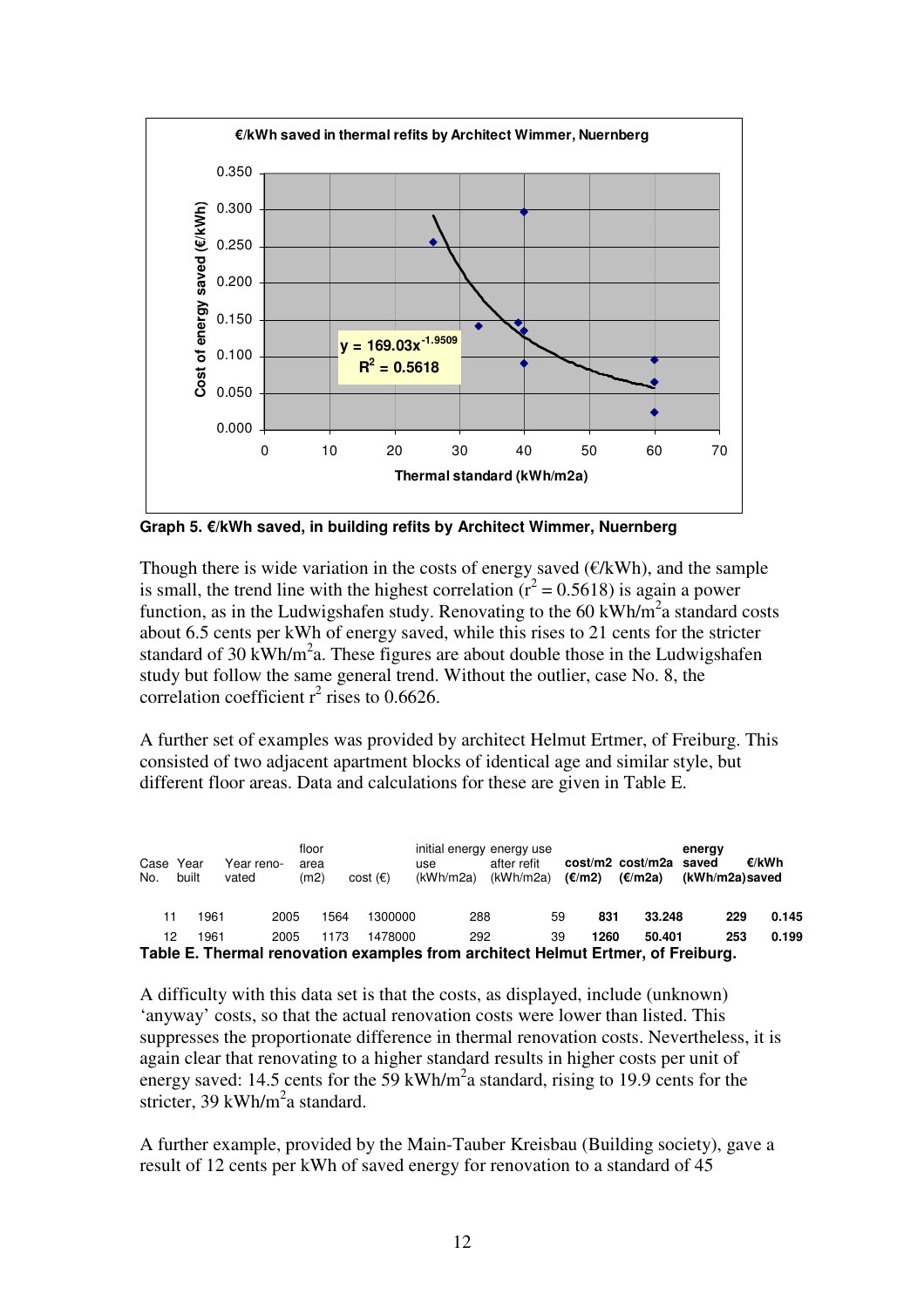$kWh/m<sup>2</sup>a$ . While there was no similar case for local comparison, it accords well with the Nürnberg results, adding to the evidence that renovating to high thermal standards results in relatively high costs of energy saved.

To conclude this section, there is overwhelming evidence that the cost of energy saved rises sharply and steadily with increasing strictness of thermal renovation standards. Renovating to the EnEV 2007 minimum standard for renovations can be as cheap as 1.8 eurocents per kWh of end-use energy, though this 'starting figure' may well be higher with some architects and builders and if 'anyway' costs are counted. Costs rise exponentially for stricter standards. It is probably fair to say that energy saved through Munich's minimum standard of  $40 \text{ kWh/m}^2$  would cost about twice as much per kWh as energy saved through renovation to the minimum standard by a comparable firm. Renovating to 30 kWh/m<sup>2</sup>a costs about three times as much, while costs for standards above that tend to double for every  $10 \text{ kWh/m}^2$  atightening in the standard. Meanwhile, energy saved through renovating to the Passivhaus standard of 15 kWh/m2a costs 6 or 7 times as much as energy saved through the minimum standard.

# **3. IMPLICATIONS FOR POLICY AND INCENTIVES**

There is a wide range of circumstances under which residential buildings may be thermally renovated, each of which carries its own peculiarities of funding. Three scenarios will be considered here: a municipality renovating its social housing; the effect of state subsidies in enabling private homeowners to renovate; and cost thresholds for low income home owners.

# **3.1 A Municipality Renovating its Social Housing**

Many German municipalities own thousands of social dwellings, most of which are old and expensive to heat. Municipalities have limited funds to renovate these, so they need to do the work in stages, as money comes to hand. Hence, no matter what standard they renovate to, there will always be more dwellings waiting to be renovated. Further, all the money so invested is public funds.

In such a situation the economically efficient thing to do is save the largest amount of energy with the funds that are available. This means, quite simply, that all dwellings should be renovated to the minimum standard. Renovating to a higher standard will save more energy per dwelling renovated, but will save less energy overall. This is because of the large amounts of energy being consumed by the dwellings that were not renovated, but could have been, if the money had not all been spent on renovating just a few dwellings to a higher standard.

This also has implications for the German building code. As from September 2009, when EnEV 2009 takes effect, the 2007 minimum standard of around 150 kWh/m<sup>2</sup>a will no longer be permissible. Raising the standard by 30% will raise the cost per unit of energy saved, and therefore a municipality's money will save less energy. This can be roughly quantified using the formula in Graph 1. Here:

 $Y = 24.45 \times X^{-0.5163}$ , where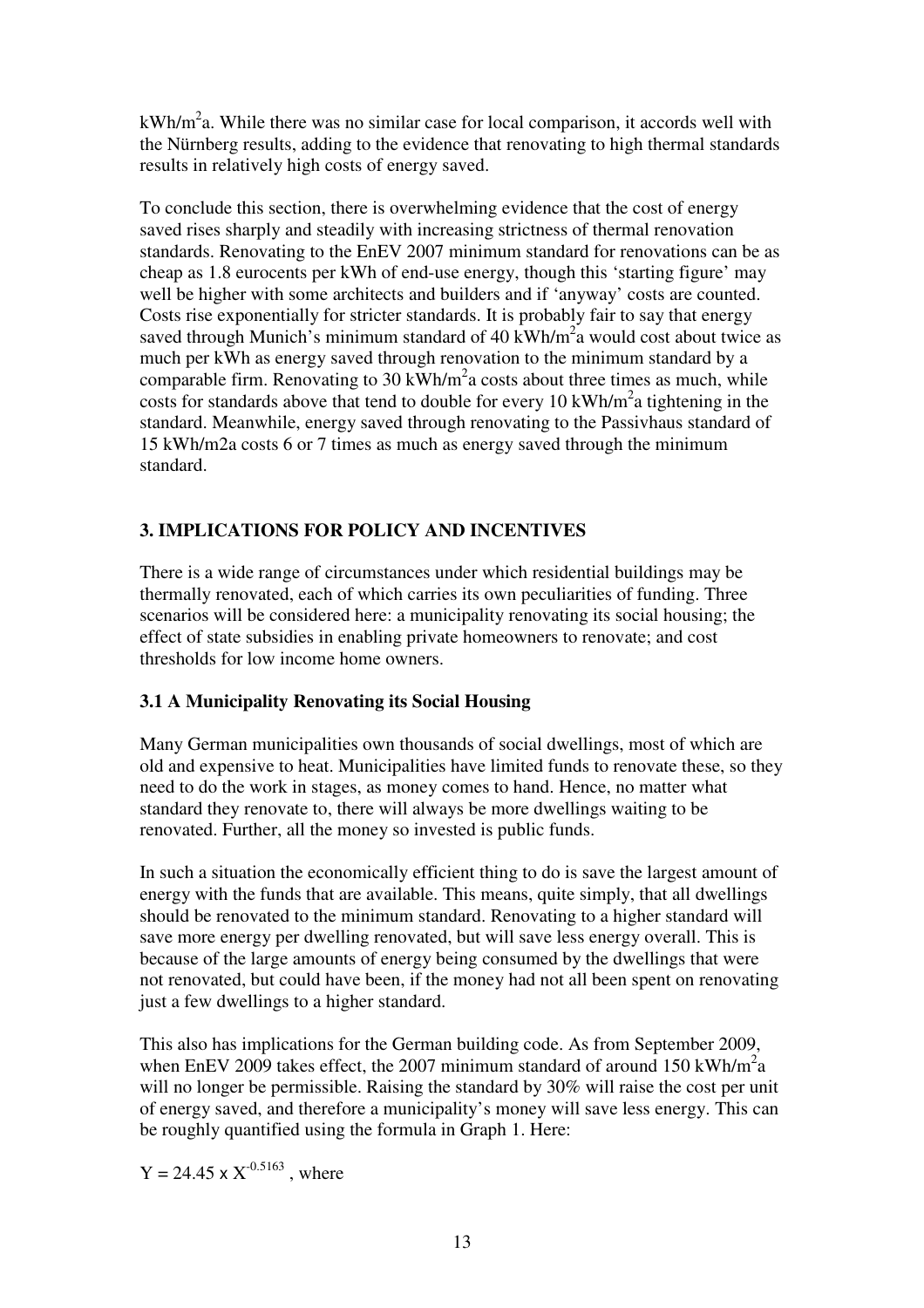$Y = \text{cost of saved energy}$ , in eurocents per kWh, and

 $X =$  thermal renovation standard, in kWh/m<sup>2</sup>a.

Raising X by 30% increases Y by 23%: i.e. tightening the building code by 30% will increase the cost of saving 1 kWh of energy by around 23%.

If the federal government's plan to raise the standards by a further 30% in 2012 is fulfilled, the cost of energy saved will rise by a further 20%, or 48% compared to the 2007 standard.

Further, the Munich standard, of 40 kWh/m<sup>2</sup>a, results in a cost of energy saved which is 98% higher than that of the 2007 minimum standard. If Munich renovates its social housing to this standard it gets only half the possible value for its money.

The same issues apply to private landlords who own large residential portfolios. Their renovation programmes, where they have them, will become progressively less economically efficient in terms of energy saved per euro invested.

### **3.2 The Effect of State Subsidies**

 $\overline{a}$ 

In general the same principles apply to the use of state subsidies for renovation, whether these come through grants or reduced interest loans. The KfW's demand that all renovation projects must match the standards for new builds (i.e. 33.3% stricter than the minimum standard<sup>12</sup>) has the effect of a 25% increase in the cost of energy saved. Its more generous subsidies, for renovation projects consuming only 70% of the minimum standard for new builds, results in a 48% increase in the cost of energy saved. Hence this public money is being used non-optimally.

It could be argued, however, that setting the subsidies at these levels encourages homeowners to renovate to high standards, and when they do so, the bulk of the money is paid by the homeowners, not the state. Hence a small state subsidy goes a long way.

This argument raises two issues. Firstly, the question as to how many homeowners would renovate if the standard demanded is high, low, or middling is an empirical question, which has not been investigated. It could be the case that, if subsidies were available for the much cheaper renovations at the minimum standard, far more people would renovate and even more private funds would be invested in energy saving. Whether or not this is so is unknown.

Secondly, those who do renovate to the stricter standards are spending their own money inefficiently in terms of energy saved per euro invested. Looking at the examples from architect Benjamin Wimmer, above, any renovations to a higher standard than 60 kWh/m<sup>2</sup>a takes the cost per kWh saved well above the cost of, say, generating energy by wind power. Again, however, we do not know what these

<sup>&</sup>lt;sup>12</sup> The building code allows thermal refits to consume  $40\%$  more energy per square metre than the standard for new builds. Denying this right results in a 33.3% increase, since 140% less 33.3% of 140%  $= 100\%$ .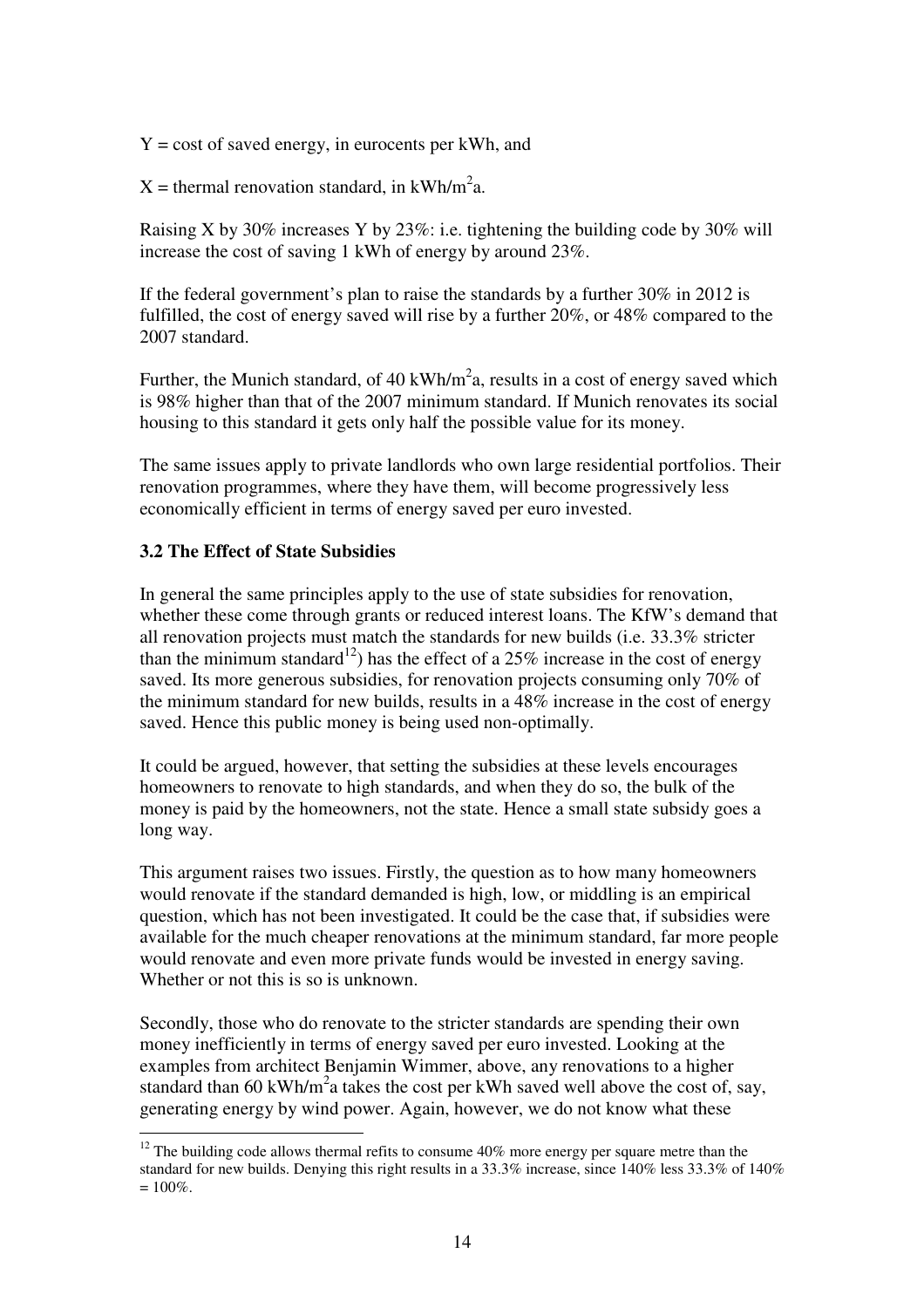people would spend their saved money on if they renovated to a lower standard. There is probably little harm done in a few individuals spending small fortunes renovating old homes (see the amounts in Table D, column 6), but if this occurred on a mass scale, questions would need to be asked about the wisdom of so much of Germany's money going into economically inefficient ways of energy saving while far more efficient avenues are available.

# **3.3 Cost Thresholds for Low Income Homeowners**

An important factor in decisions as to whether or not to thermally renovate a home has to do with what may be called the 'cost threshold'. This is the minimum amount of money a homeowner has to spend, to do any thermal renovation at all. If this threshold is too high for the homeowner's budget, no renovations can be done. While EnEV 2007 is in force, this threshold is set at a reasonable level. Even if most renovation projects are twice as expensive as the Ludwigshafen project, the homeowners in a block of flats, each with about 90  $m^2$  of floor area, could renovate the block to the 150 kWh/m<sup>2</sup>a standard for around  $\epsilon$ 7,000 each. Since a huge proportion of the German population lives in such dwellings, keeping to these standards could move forward the project of thermal renovation of existing homes in Germany persistently and steadily.

However, raising the minimum standard by 30% will raise the cost threshold by around 100%, since this is the absolute cost of renovations, not the cost per kWh of energy saved (see, for example, the right-hand column in Table A). A further 30% tightening of standards in 2012 will raise it by another 100%, i.e. to four times the current cost. For the same reasons, the pressure from municipalities such as Munich and Freiburg, to persuade people that the minimum standard is not good enough, can deter would-be renovators before they start.

# **4. COUNTER-ARGUMENTS**

Because of the general rule that the stricter the standard of thermal renovation the lower the economic efficiency, it has been argued here that it makes good economic sense to renovate to lower standards rather than high standards. But several counterarguments are vigorously put forward against this. These concern rising fuel prices, resale value of a home, and rent value.

# **4.1 Rising fuel prices**

It is frequently argued that stricter renovations are justified by the fuel costs they will save, as fuel prices rise in future years. In their study of the Ludwigshafen project (above), Enseling and Hinz (2006) develop 3 scenarios for the price of end-use heating energy over the next 25 years. Starting with 5 eurocents per kWh in 2006, they consider annual price increases of 3%, 4% and 5% above an assumed rate of inflation of 2.5%. This gives an average fuel price per kWh, over 25 years, of 7, 8 and 9 eurocents respectively. Hence, they conclude, the most stringent standard in their study (28kWh/ $m^2$ a) becomes economic for the higher rate of increases in the price of energy, i.e. when both fuel price and cost of renovation equal 9 eurocents per kWh. In further calculations they show that an annual fuel price increase of 4% above the rate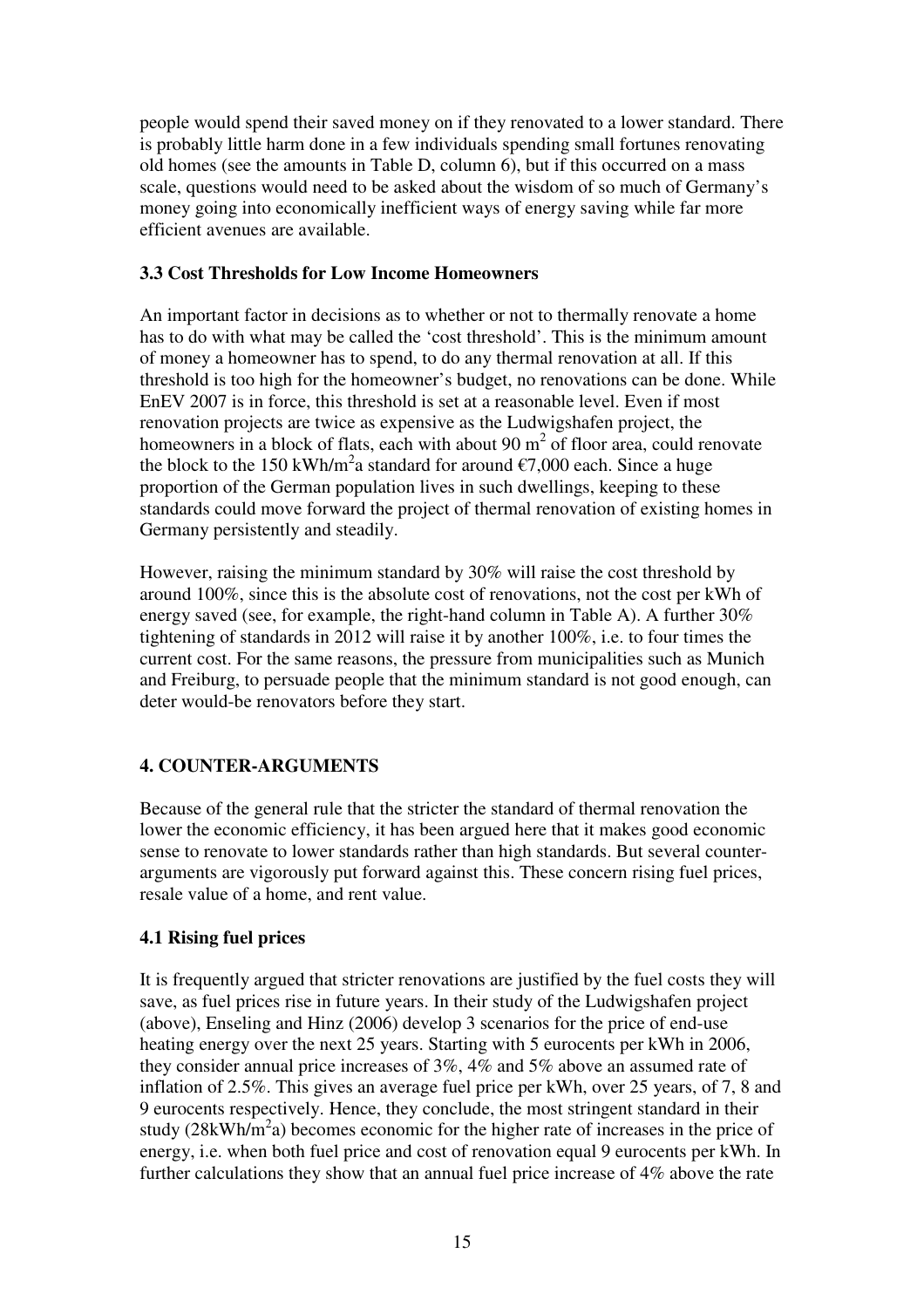of inflation would lift the average energy price to 9 eurocents if the starting price is 5.8, rather than 5, eurocents. They further note that if the renovations had a 30 year lifespan the  $28kWh/m^2$ a standard would become economical if the annual increase in energy price were only 4%, with a starting price of 5 eurocents per kWh.

There are two difficulties with this approach. Firstly, it shifts focus away from the fact that the lower standards still do better than the higher as fuel prices rise, at least for credible fuel price scenarios. My own modelling, based on Enseling and Hinz's data, shows that the fuel price would have to average 70 eurocents per kWh over the next 25 years – about 12 times the value in May 2009 – to make the highest standard become the *most* profitable.

Secondly, it gets the arithmetic wrong at a more fundamental level. In a large project we cannot simply compare the fuel savings of one expensively renovated block with those of one cheaply renovated block of the same size. Instead we have to compare the yield on two investments of equal monetary value – a million euros invested in strict renovations, compared to a million invested in lower-standard renovations. When we do this, the lower standard wins every time, no matter how high or low the fuel price is, because each euro invested in lower-standard renovations brings fuel savings several times as large as a euro invested in stricter standard renovations.

Jakob (2006) makes the same error in his economic assessment of Swiss renovations. Even given this error, however, the high cost of renovations in Switzerland lead him to conclude that the highest standard is not profitable under foreseeable circumstances.

The same approach is taken by Großklos et al. (2008) in their study of renovations of three very similar, adjacent blocks of two apartments each, in Hofheim, each to a different thermal standard (Großklos et al., 2008). These standards were 108 kWh/m<sup>2</sup>a, 60 kWh/m<sup>2</sup>a, and 40 kWh/m<sup>2</sup>a.

The authors calculate expected costs and benefits using an inflation rate of 2%, an annual energy prise rise of 5% and a starting gas price of 6.5 eurocents per kWh. From this they conclude that the building renovated to the lowest standard of the three will bring a return of  $\epsilon$ 278, while the middle standard brings an annual return of  $\epsilon$ 1, and the highest an annual loss of  $\epsilon$ 290. This result, too, is flawed, as it fails to account for the fact that far less money was invested in the lower standard – hence their approach tends to diminish the lowest standard's profitability in relation to the higher standards $^{13}$ .

The important points here are that higher standards seldom, if ever, match lower standards for profitability in scenarios reflecting credible fuel price increases, and even if they did, in terms of a return on investment (profit per euro invested) the lower standard always wins because it saves more fuel per euro invested.

 $\overline{a}$ 

<sup>&</sup>lt;sup>13</sup> The authors make a further error, in their attempt to show that the higher standards would have outperformed the lower standard if the ventilation systems installed in the two higher standard buildings were treated as 'anyway' costs (pp. 150-151). They subtract the cost of a basic ventilator from the higher two standards, but fail to subtract an equivalent amount from the lower standard. When this error is corrected, the differences between the annual profits of the three standards becomes equal to that in the case which treated the ventilators as part of the thermal improvements.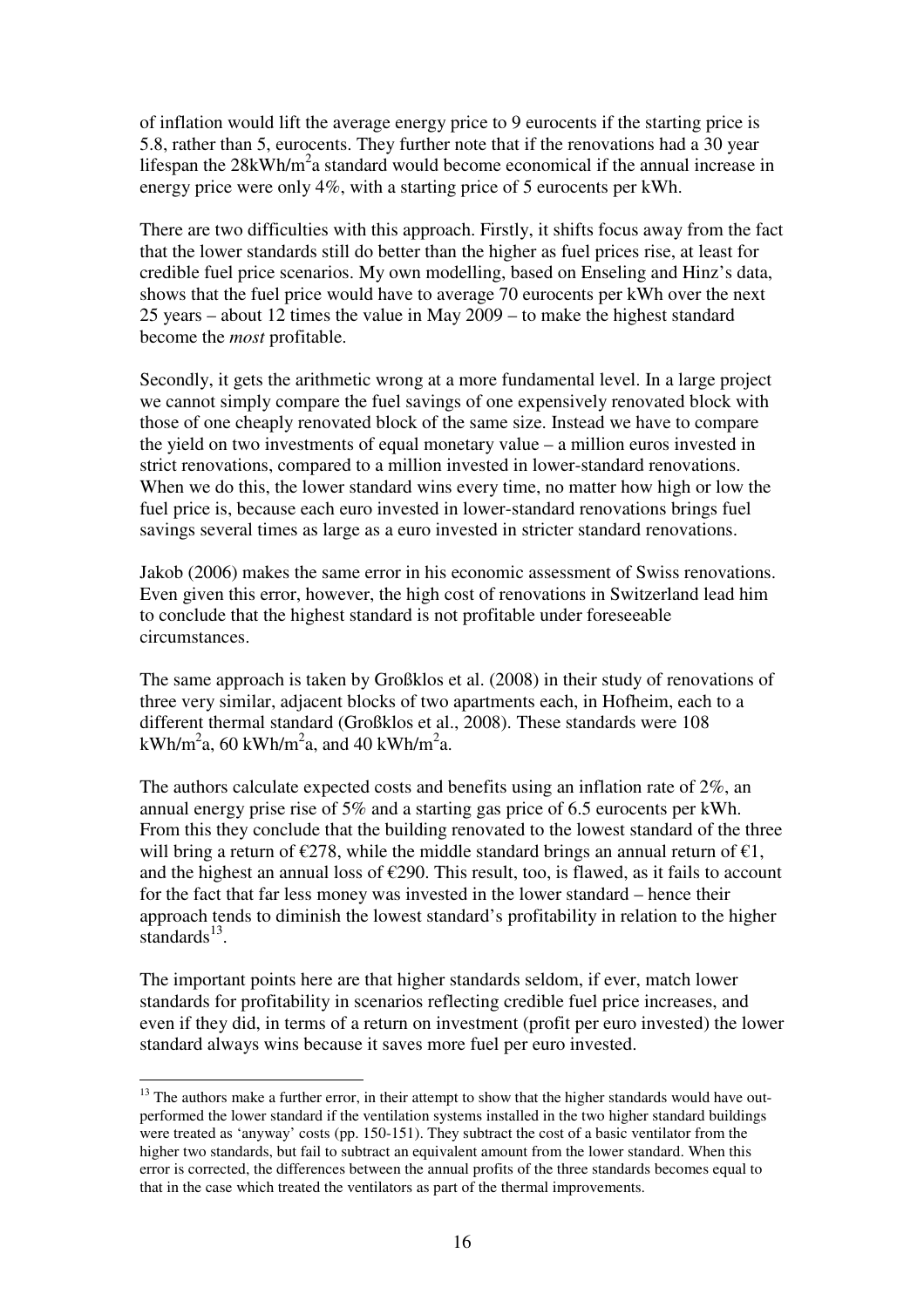### **4.2 Resale value**

Jakob (2006: 182ff) develops further arguments in support of stricter standards, though admitting they are not directly profitable. Chiefly, he argues that the extra money is well invested because it lifts the resale value of the property. Citing Borsani and Salvi (2003), he notes that energy efficient windows can lift property value by 2- 3.5%, and suitable buyers will pay a 9% premium (standard deviation 5%) for the *Minergie* standard of 14 kWh/m<sup>2</sup>a. Thermal renovations can also insulate against noise; ventilation systems improve indoor air quality; and a steady indoor temperature makes for improved comfort. These factors, plus lower fuel consumption, enable such homes to command higher resale prices.

There is merit in these arguments but they carry two main flaws. Firstly, as Jakob's own data shows, the resale return can be well below the investment cost. A 9% premium for a *Minergie* standard home is woefully small compared to the cost of renovating to this standard - which can be well over 50% of the original property value. There is copious anecdotal evidence that homeowners who have renovated to high thermal standards lose out badly on reselling their property, though it would take further research to confirm and quantify this.

Secondly, it is erroneous to compare the resale price increase of one home expensively renovated to high thermal standards, with the resale price increase of one home inexpensively renovated to the minimum standard. Where less is invested, of course less will be returned. Instead, we should compare the proportionate increase in value compared to the amount of money invested. This will almost invariably result in a greater return, euro for euro, with the lower standard, simply because, as this study has shown, it gives greater fuel saving for the money invested.

# **4.3 Rental value**

Jakobs uses similar arguments to make a case for landlords renovating to high thermal standards. If they do, he says, they can charge more rent.

This argument runs into the same difficulties as the resale arguments. Further, it makes assumptions about landlord-tenant relationships which are difficult to support. Landlords cannot automatically demand more rent to cover renovation costs if the tenancy agreement does not allow for this, and if landlords are renting anew they can only charge what prospective tenants can pay. Further, and ironically, new rental laws in Germany will favour lower-standard renovation rather than higher. Under these laws, a tenant can demand a rent reduction if the property consumes more fuel than the corresponding EnEV standard, in proportion to the excess. A sensible landlord will therefore renovate to an optimum level, where the best balance is achieved between cost of renovations and loss of rent. Since the highest return on investment, in terms of energy saved per euro invested, comes at the lower end of the standards, a frugal landlord would keep to that end.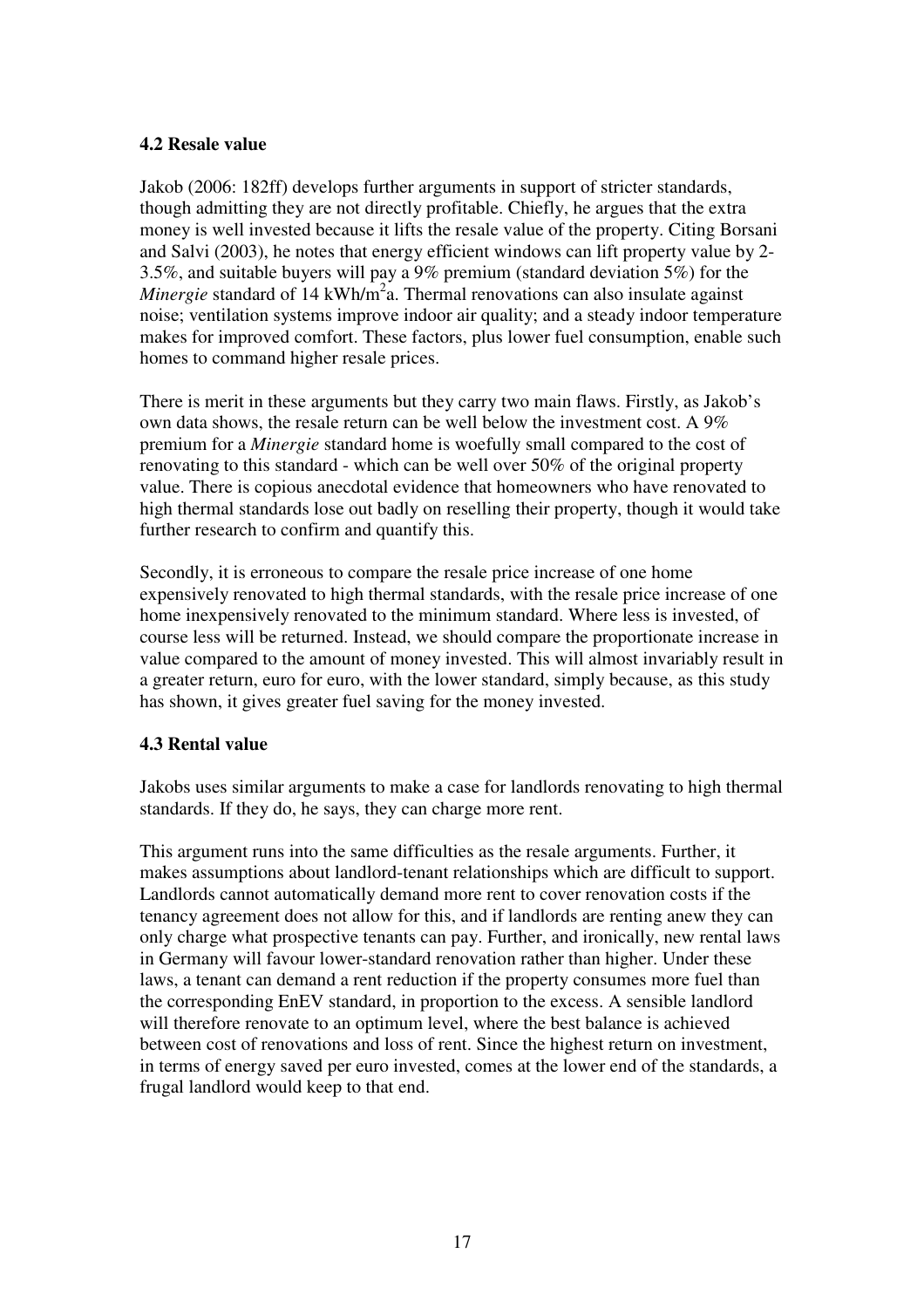# **5. CONCLUSIONS AND RECOMMENDATIONS**

There is, roughly, an inverse power law relationship between the amount of money invested in thermal renovation and the amount of energy saved per euro. Costs of renovating to standards above 60 or 70 kWh/ $m<sup>2</sup>$  a rise exponentially while the amount of energy saved rises only a very small amount. For a house that previously consumed  $300 \text{ kWh/m}^2$ a of heating energy, there is hardly any difference in energy saved between reducing this by 240 kWh/m<sup>2</sup>a, to the 60 kWh/m<sup>2</sup>a standard, and reducing it by 270 kWh/m<sup>2</sup>a, to the 30 kWh/m<sup>2</sup>a standard (a 12.5% difference in energy saved), but the costs per unit of energy saved can differ by over 100%.

Most attempts to justify renovations to the higher standards do so on grounds of higher absolute return, and thereby make a common error: they fail to consider the heating fuel consumed by the buildings that were *not* renovated, but could have been, if all the money had not been spent on the one building that was renovated to a very high standard.

There is huge potential for thermal renovation, to a minimum or modest standard, among Germany's millions of flat-façade apartment blocks. This could be achieved very cheaply in terms of euros invested per kilowatt hours of energy saved. It would more than pay for itself, provided the chosen standard of renovation were to keep this cost below the price of heating fuel, currently about 6 cents per kilowatt hour.

This opportunity will be lost if the minimum standard for thermal renovation is pushed 30% above its EnEV 2007 level. This will double the cost threshold, making it unaffordable to many private homeowners and landlords. It will also reduce the return on investment in terms of energy saved per euro invested.

In light of these findings the following recommendations are made for policy makers and for further research.

# **5.1 Recommendations for policymakers**

Firstly, the legislation upgrading the building code for thermal renovation of existing buildings (VÄEV, 2009) needs to be modified so that renovation of these buildings will not have to conform to a standard  $30\%$  stricter than that permitted by EnEV 2007. This can be achieved by changing the phrase *'nicht mehr als 40 vom Hundert',* in VÄEV 2009: § 9. B 2., to *'nicht mehr als 100 vom Hundert'.* With this change, renovators would use the new 2009 'Table 1', but could overrun its figures by 100%, which is equivalent to overrunning the 2007 Table 1 by 40%.

Legislators must then revisit this issue when finalizing plans for further tightening of the building regulations in 2012.

Secondly, the KfW needs to broaden its loan criteria to include renovation projects that conform to the 40% provision in EnEV 2007. This will ensure that statesubsidised loans are available for the projects that save the most energy per euro invested, and thereby result in a more effective use of state funding. It will also make low income people more able to renovate their homes and reap the benefits of improved comfort and lower fuel bills.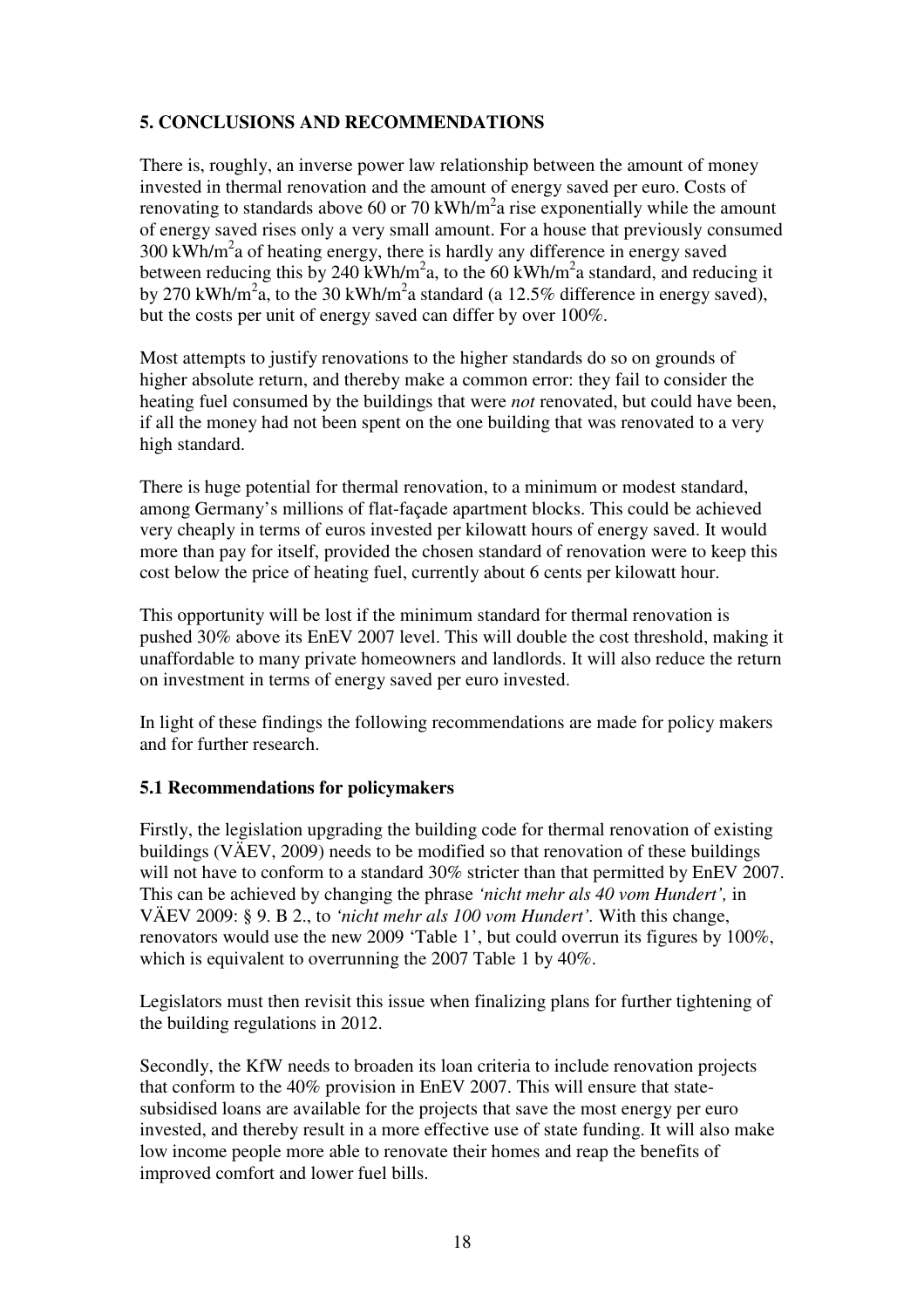It would also be interesting to test the constitutional validity of the KfW's loan restriction policy, as the KfW is a federal body but its loan policy discriminates against people who wish to renovate according to federal law.

Thirdly, municipalities such as Munich and Freiburg need to lift the restrictions on their grants to thermal renovation projects, making them available to all who plan to renovate within the law. Again, this will result in a far more effective use of public funds, and make benefits more accessible to low income homeowners.

Fourthly, municipalities and states need to cease their practice of seeking to persuade homeowners to renovate above the minimum standard.

Fifthly, municipalities need to cease the practice of renovating social housing to stricter standards than the minimum. This spends public money non-optimally, while denying or delaying thermal comforts to thousands of tenants.

### **5.2 Recommendations for further research**

Firstly, there needs to be research on the effect of 'cost threshold' (see 3.3 above) on the likelihood of renovation being undertaken. If and when the minimum standard for renovation is tightened by 30%, this threshold will increase by over 100%, and a further 100% for a further 30% tightening. We need to find out the extent to which this will put renovation beyond the reach of increasing numbers of people.

Secondly, there needs to be research on how much private money public subsidies could cause to be spent on renovations if these subsidies were made available for projects at the minimum standard. There is an assumption that, by offering incentives only for strict-standard projects, this causes the greatest amount of private money to be spent on energy saving. However there is no evidence in support of this. It may be completely erroneous. Perhaps there would be a flood of renovations if subsidies were offered at the low end of the market. We do not yet know.

Thirdly, there needs to be research on the resale value of properties which have been thermally renovated, particularly in terms of value recouped in proportion to moneys invested.

Finally, there needs to be social science research on why the current subsidy, regulatory and promotional characteristics of thermal renovation of existing homes in Germany are the way they are. Why is it that subsidies are so inappropriately directed, in terms of achieving their stated goal of saving energy? Why is the KfW out of step with federal legislation? Why are such expensive but cost-ineffective projects so consistently praised, while inexpensive, extremely cost-effective projects are not only looked down upon, but are being legislated into non-existence? These are fascinating questions. If they could be answered, perhaps ways could be found of redirecting the German home renovation project onto a more fruitful and cost-effective path.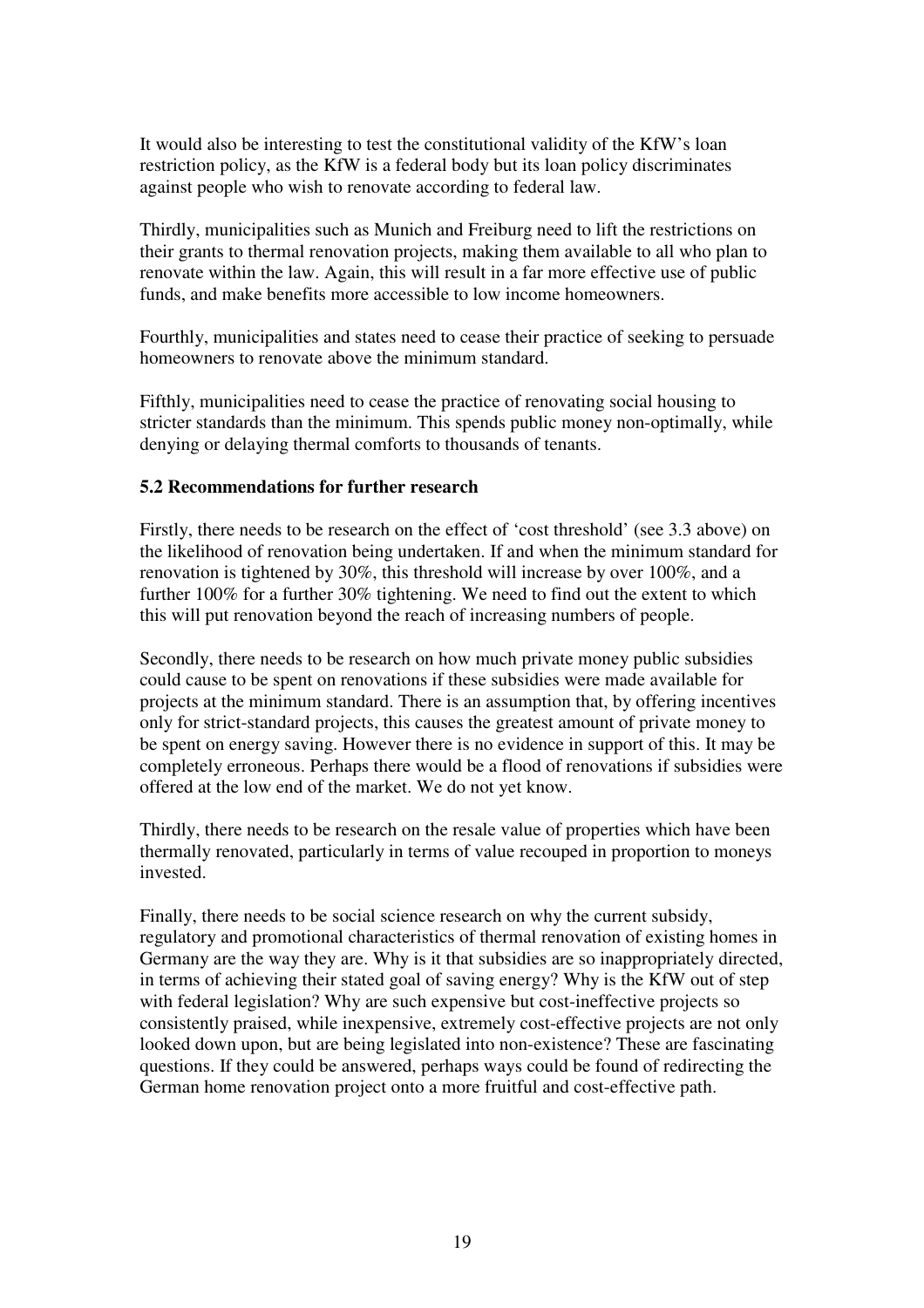# **References**

Borsani, C., Salvi, M., 2003. Analysebericht zum Minergie-Standard. Memorandum of Zürcher Kantonalbank (ZKB) to CEPE-Team, Zurich, August.

BUNR (Bundesministerium für Umwelt, Naturschutz und Reaktosicherheit) (2007), *The Integrated Energy and Climate Programme of the German Government,* Berlin.

Bundesministerium für Verkehr, Bau und Stadtentwicklung (BVBS) (2007) Bekanntmachung der Regeln für Energieverbrauchskennwerte im Wohngebäudebestand Vom 26. Juli 2007, Berlin.

de T'Serclaes, Philippine (2007) *Financing Energy Efficient Homes: Existing policy responses to financial barriers.* Paris, International Energy Agency.

Deutsche Energie Agentur (DENA) 2009 Best Practice Examples of Thermal Renovation: http://www.zukunft-haus.info/de/projekte/niedrigenergiehaus-imbestand/best-practice-datenbank.html

Enerdata (2004), ODYSSEE database, SAVE-ODYSSEE Project on Energy Efficiency Indicators. http://odyssee-indicators.org/.

Energieeinsparverordnung für Gebäude (EnEV) (2007) Verordnung über energiesparenden Wärmeschutz und energiesparende .Anlagentechnik bei Gebäuden vom 24. Juli 2007 - seit dem 1. Oktober 2007 in Kraft.

Enseling, Andreas and Hinz, Eberhard (2006) *Energetische Gebäudesanierung und Wirtschaftlichkeit – Eine Untersuchung am Beispiel des 'Brunckviertels' in Ludwigshafen,* Darmstadt, Institut Wohnen und Umselt GmbH.

EEA (European Energy Agency) (2005), *Household consumption and the environment*. EEA Report No 11/2005. Available at: http://reports.eea.europa.eu/eea\_report\_2005\_11/en/EEA\_report\_11\_2005.pdf

Freiburg (2009) *Richtlinien zum Förderprogramm Energiebewusst Sanieren der Stadt Freiburg im Breisgau,* Stadt Freiburg.

Galvin, Ray (2009) 'Modifying Actor-Network Theory to Analyse the German Project of Photovoltaic Electrical Energy Generation,' CSERGE Working Paper, EDM-2009-2, University of East Anglia. Available at: http://www.uea.ac.uk/env/cserge/pub/wp/edm/edm\_2009\_02.htm

Großklos, M.; Diefenbach, N.; Enseling, A.; Lohmann, G.; and Hacke, U. (2008), *Sanierung von drei kleinen Wohngebäuden in Hofheim: Endbericht Gesamtvorhaben.* Bundesministerium für Wirtschaft und Technologie; Hessisches Ministerium für Wirtschaft, Verkehr und Landesentwicklung Förderkennzeichen 0329750V. Available at:

http://www.iwu.de/fileadmin/user\_upload/dateien/energie/hofheim/Endbericht\_gesam t.pdf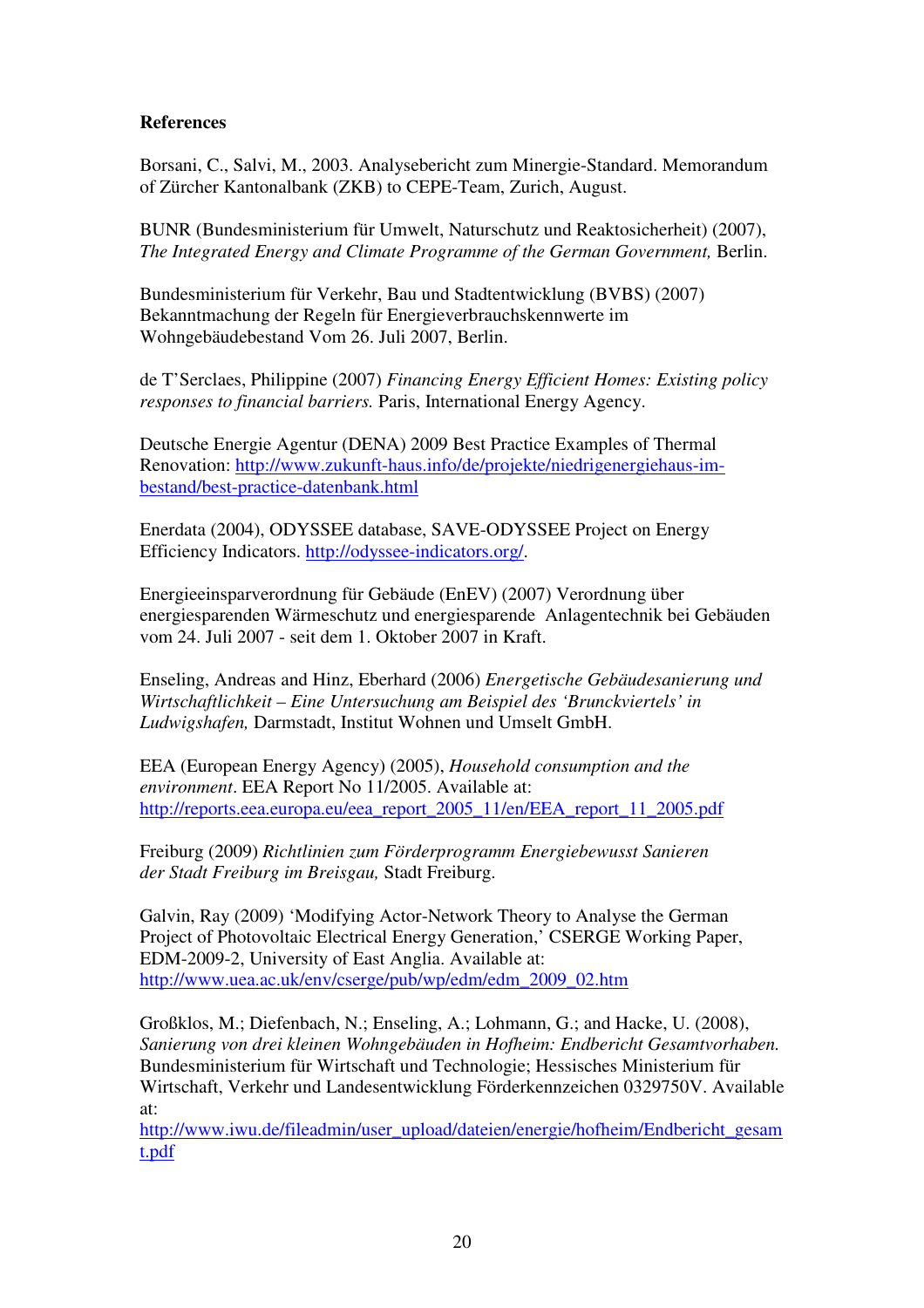IEA (International Energy Agency) (2008) *Promoting Energy Efficiency Investments: Case studies in the residential sector,* Paris, International Energy Agency.

IEA (International Energy Agency) (2008a) *Word Energy Outlook 2008,* Paris, International Energy Agency.

Jakob, Martin (2006) 'Marginal costs and co-benefits of energy efficiency investments: The case of the Swiss residential Sector', *Energy Policy* 34 (2006) 172– 187.

Khazzoom, J.D. (1980) 'Economic Implications of Mandated Efficiency in Standards for Household Appliances.' *Energy Journal* 1(4): 21–40.

Milne, Geoffery and Boardman, Brenda (2000) 'Making Cold Homes Warmer: the Effect of Energy Efficiency Improvements in Low-Income Homes,' *Energy Policy*  28: 411-424.

Minergie (2008), *Minergie Standards.* Website accessed 8 November 2008: http://www.minergie.ch/index.php?standards-0

Munich (2009) *Münchner Förderprogramm Energieeinsparung: Richtlinienheft gültig ab 01.02.2009.* Bauzentrum München. Landeshauptstadt München Referat für Gesundheit und Umwelt

Odyssee (2006) *Energy Efficiency Policies and Measures in UK 2006: Monitoring of Energy Efficiency in EU 15 and Norway,* (ODYSSEE-MURE) AEA Energy & Environment. Available at: http://odyssee-indicators.org/publications/PDF/nr\_uk\_2006.pdf

Passivhaus Institut (2008), *Willkommen beim Passivhaus, Das Institut für Forschung und Entwicklung hocheffizienter Energieanwendung,* Website accessed 5 November 2008: http://www.passiv.de/

Ruzzenenti, F. and Basosi, R. (2008) 'The Rebound Effect: An Evolutionary Perspective,' *Ecological Economics* 67(4): 526-537.

Schuler, Andreas; Weber, Christoph and Fahl, Ulrich (2000), 'Energy consumption for space heating of West-German households: empirical evidence, scenario projections and policy implications,' *Energy Policy* 28: 877-894.

Sorrell S and Dimitropoulos S, (2008) 'The Rebound Effect: Microeconomic Definitions, Limitations and Extensions,' *Ecological Economics* 65(3): 636-649.

TSO (The Stationary Office) (2006), *Climate Change: the UK Programme*, The Stationery Office. Cm. 6764.

VDEW (Verband der Elektrizitätswirtschaft e.V.) (2000), *Endenergieverbrauch in Deutschland 1999.* Frankfurt, VDEW.

Verordnung zur Änderung der Energieeinsparverordnung (VÄEV) (2009) Changes